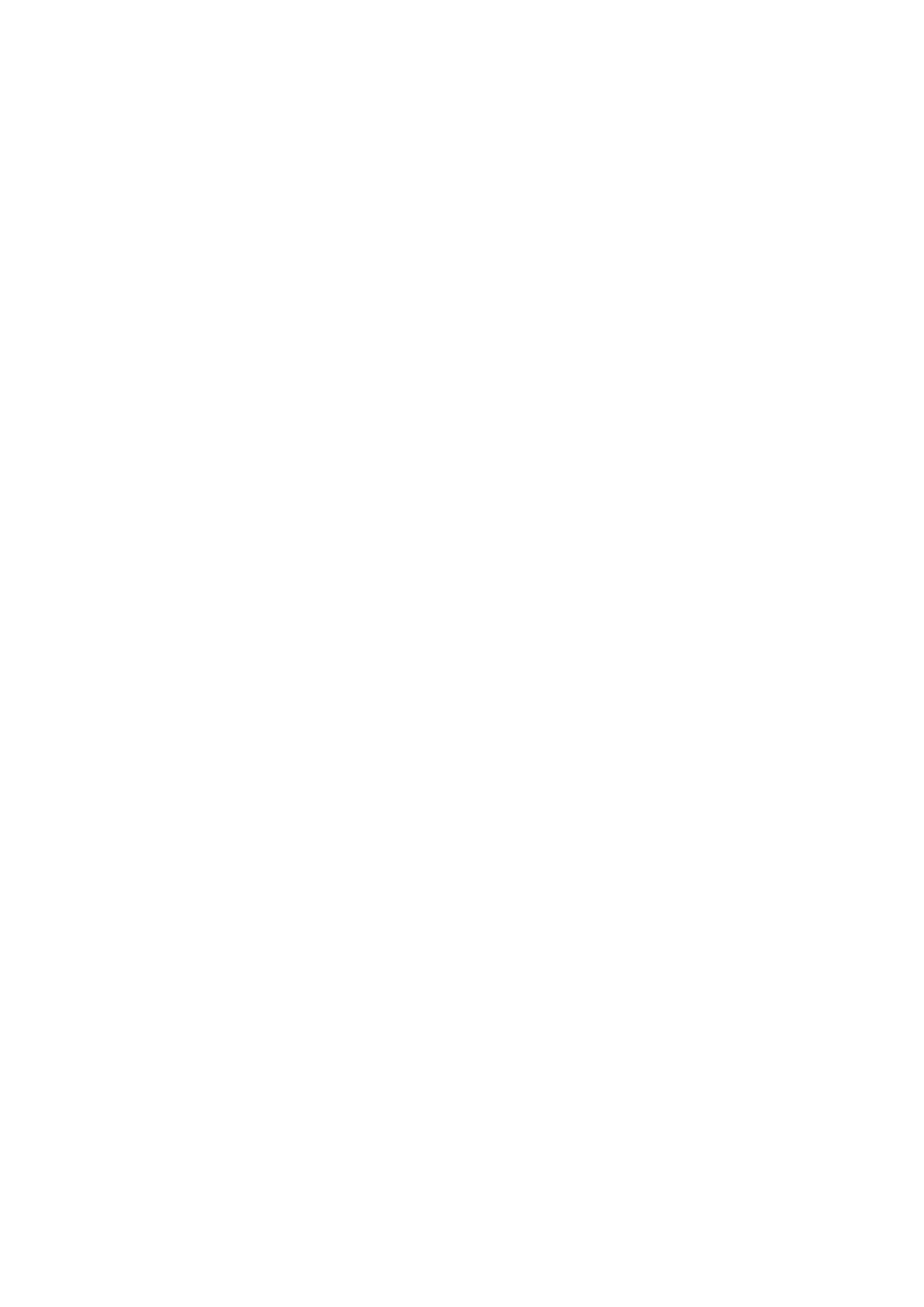

Ellan Vannin

## **REGULATION OF SURVEI LLANCE ETC. ACT 2006**

## **Index**

| <b>Section</b><br><b>PART 1 - INTRODUCTORY</b><br><u> 1980 - Johann Barn, mars ann an t-Amhain ann an t-Amhain an t-Amhain an t-Amhain an t-Amhain ann an t-Amhain</u> |                                                                                     | Page<br>5 |
|------------------------------------------------------------------------------------------------------------------------------------------------------------------------|-------------------------------------------------------------------------------------|-----------|
|                                                                                                                                                                        |                                                                                     |           |
| $\overline{2}$                                                                                                                                                         |                                                                                     |           |
| 3                                                                                                                                                                      |                                                                                     |           |
| 4                                                                                                                                                                      |                                                                                     |           |
| 5                                                                                                                                                                      |                                                                                     |           |
| 6                                                                                                                                                                      |                                                                                     |           |
|                                                                                                                                                                        | <b>PART 2 - AUTHORISATIONS</b>                                                      | 9         |
|                                                                                                                                                                        | Common provisions                                                                   | 9         |
| 7                                                                                                                                                                      | Authorisation of surveillance and human intelligence sources: lawful                |           |
|                                                                                                                                                                        |                                                                                     |           |
| 8                                                                                                                                                                      |                                                                                     |           |
| 9                                                                                                                                                                      |                                                                                     |           |
|                                                                                                                                                                        | <b>PART 3 - AUTHORISATION OF DIRECTED SURVEILLANCE AND</b>                          |           |
|                                                                                                                                                                        | <b>COVERT HUMAN INTELLIGENCE SOURCES</b><br><u> 1990 - Johann Barbara, martxa a</u> | 12        |
| 10                                                                                                                                                                     |                                                                                     |           |
| 11                                                                                                                                                                     | Notification to Commissioner of authorisations for directed surveillance 13         |           |
| 12                                                                                                                                                                     |                                                                                     |           |
| 13                                                                                                                                                                     |                                                                                     |           |
| 14                                                                                                                                                                     |                                                                                     |           |
| 15                                                                                                                                                                     | Persons entitled to grant authorisations under ss 10 and 1417                       |           |
|                                                                                                                                                                        | <b>PART 4 - INTRUSIVE SURVEILLANCE - AUTHORISATION</b>                              | 18        |
| 16                                                                                                                                                                     |                                                                                     |           |
| 17                                                                                                                                                                     |                                                                                     |           |
| 18                                                                                                                                                                     | Notification to Commissioner of authorisations for intrusive surveillance19         |           |
|                                                                                                                                                                        | Authorisations - approval and quashing by Commissioner                              | 20        |
| 19                                                                                                                                                                     |                                                                                     |           |

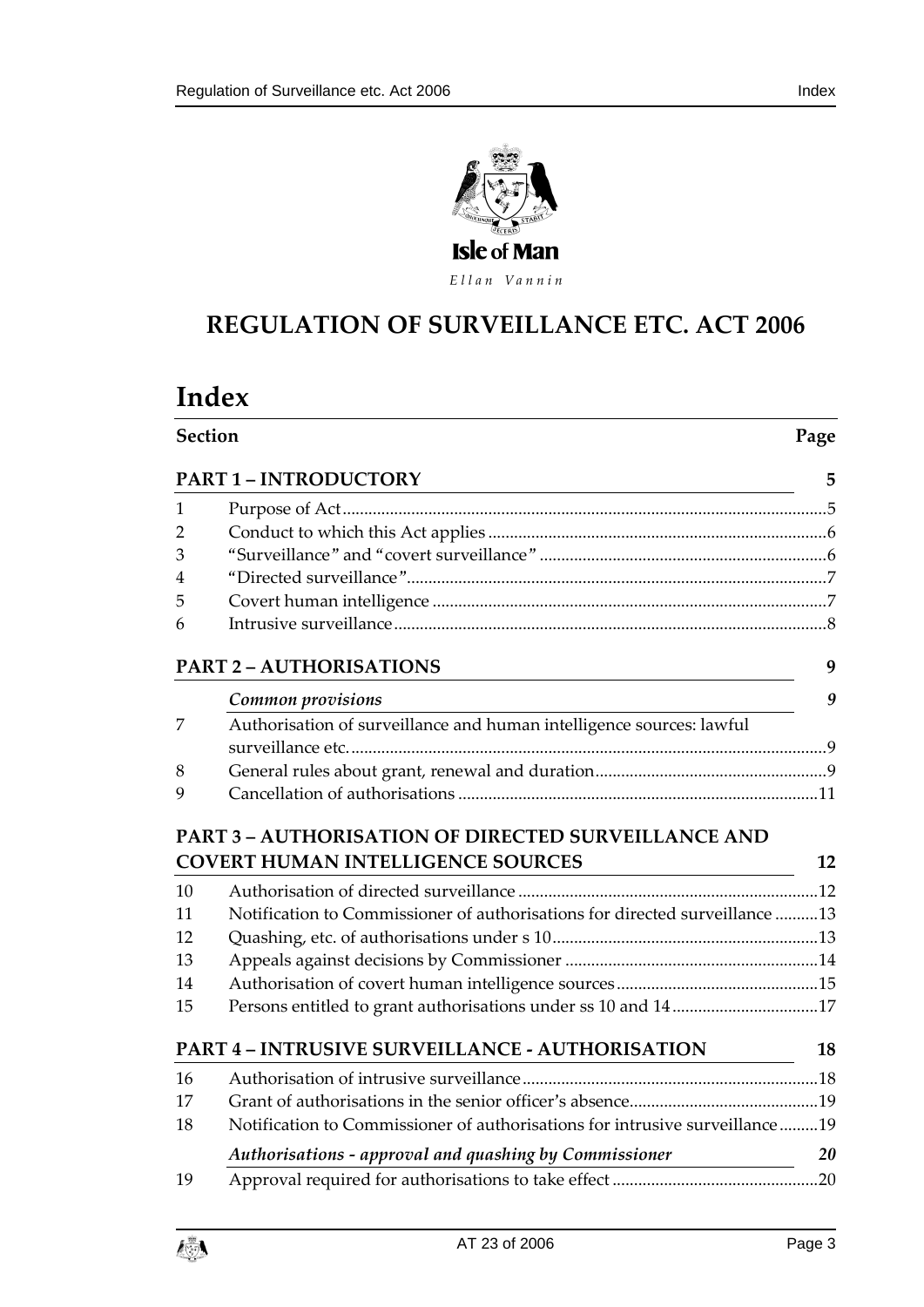| 20                        |                                         |    |  |
|---------------------------|-----------------------------------------|----|--|
|                           | Appeals                                 | 22 |  |
| 21                        |                                         |    |  |
| 22                        |                                         |    |  |
| 23                        |                                         |    |  |
|                           | <b>PART 5 - TRIBUNAL</b>                | 25 |  |
| 24                        |                                         |    |  |
| 25                        |                                         |    |  |
| 26                        |                                         |    |  |
| 27                        |                                         |    |  |
|                           | <b>PART 6 - SUPPLEMENTAL PROVISIONS</b> | 30 |  |
| 28                        |                                         |    |  |
| 29                        |                                         |    |  |
| 30                        |                                         |    |  |
| 31                        |                                         |    |  |
| 32                        |                                         |    |  |
| 33                        |                                         |    |  |
| 34                        |                                         |    |  |
| 35                        |                                         |    |  |
|                           | <b>SCHEDULE</b>                         | 37 |  |
| <b>PUBLIC AUTHORITIES</b> |                                         | 37 |  |
| <b>ENDNOTES</b>           |                                         | 39 |  |
|                           | <b>TABLE OF ENDNOTE REFERENCES</b>      |    |  |

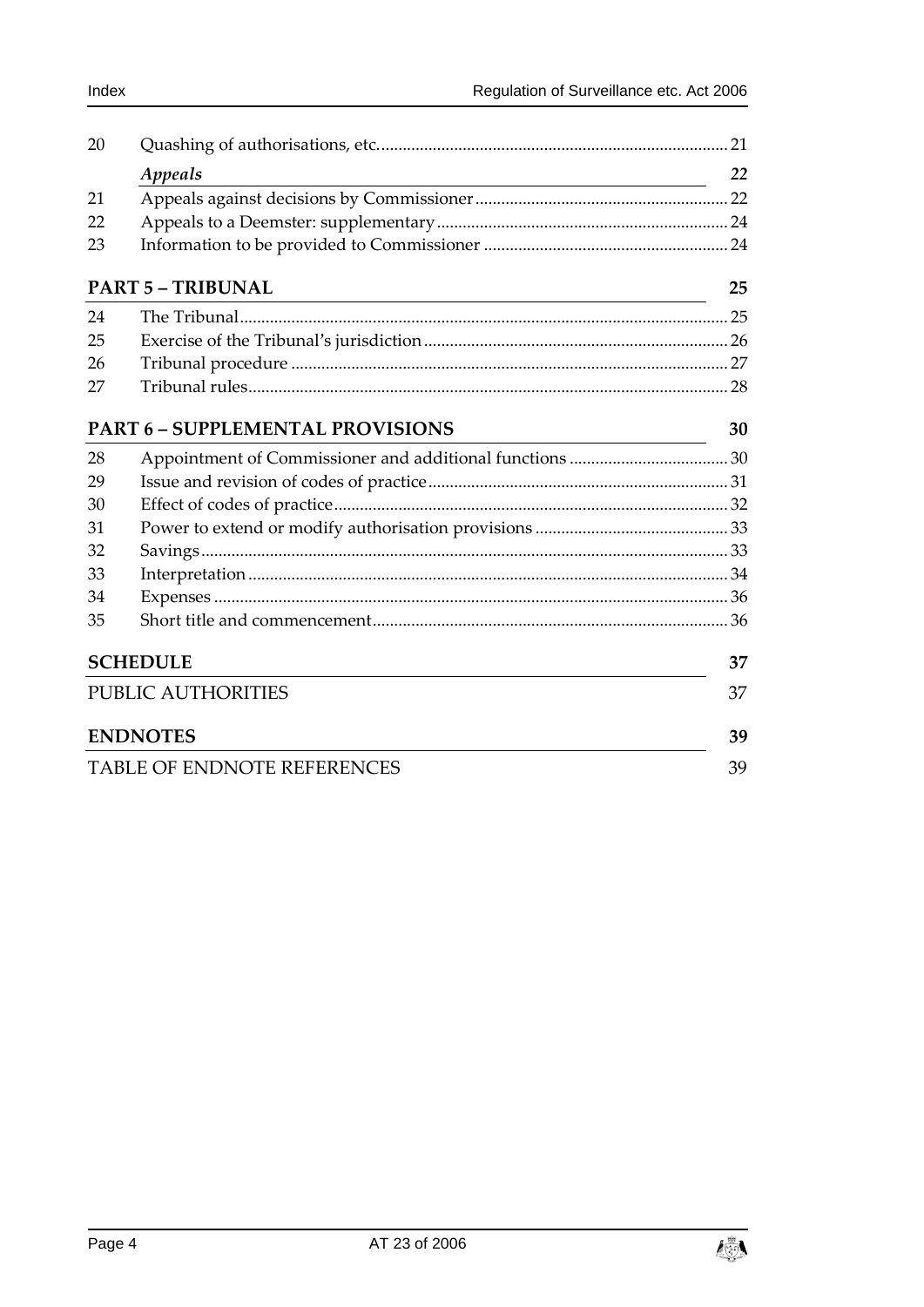

Ellan Vannin

## **REGULATION OF SURVEI LLANCE ETC. ACT 2006**

*Received Royal Assent: 12 December 2006 Announced to Tynwald: 12 December 2006 Commenced: 15 December 2006*

**AN ACT** to make new provision for the regulation of surveillance by investigating authorities; the use of covert intelligence sources; and for connected purposes.

**GENERAL NOTE:** See SD352/09 Rules of the High Court of Justice 2009 Sch 15.1 para 3 reproduced below:

- "3. In any statutory provision a reference to a petition of doleance shall be construed as an application to the court in accordance with —
	- (a) Chapter 9 of Part 13 (review of detention),
	- (b) rule 14.16 (appeal by way of case stated), or
	- (c) Chapter 2 of Part 14 (review of lawfulness of decision etc.),

as the case may require."

### **PART 1 – INTRODUCTORY**

### <span id="page-4-1"></span><span id="page-4-0"></span>**1 Purpose of Act**

It is the principal purpose of this Act to provide a statutory framework to ensure that conduct (see section 2) involving the use of certain types of surveillance (for example monitoring conversations or movements) and the use of covert intelligence sources (for example, informants and undercover officers), takes place in accordance with human rights and to make appropriate provision for —

- (a) the purposes for which the conduct may be undertaken;
- (b) the persons who may undertake the conduct;
- (c) the persons who may authorise the conduct;
- (d) judicial oversight of the conduct; and
- (e) redress for individuals.

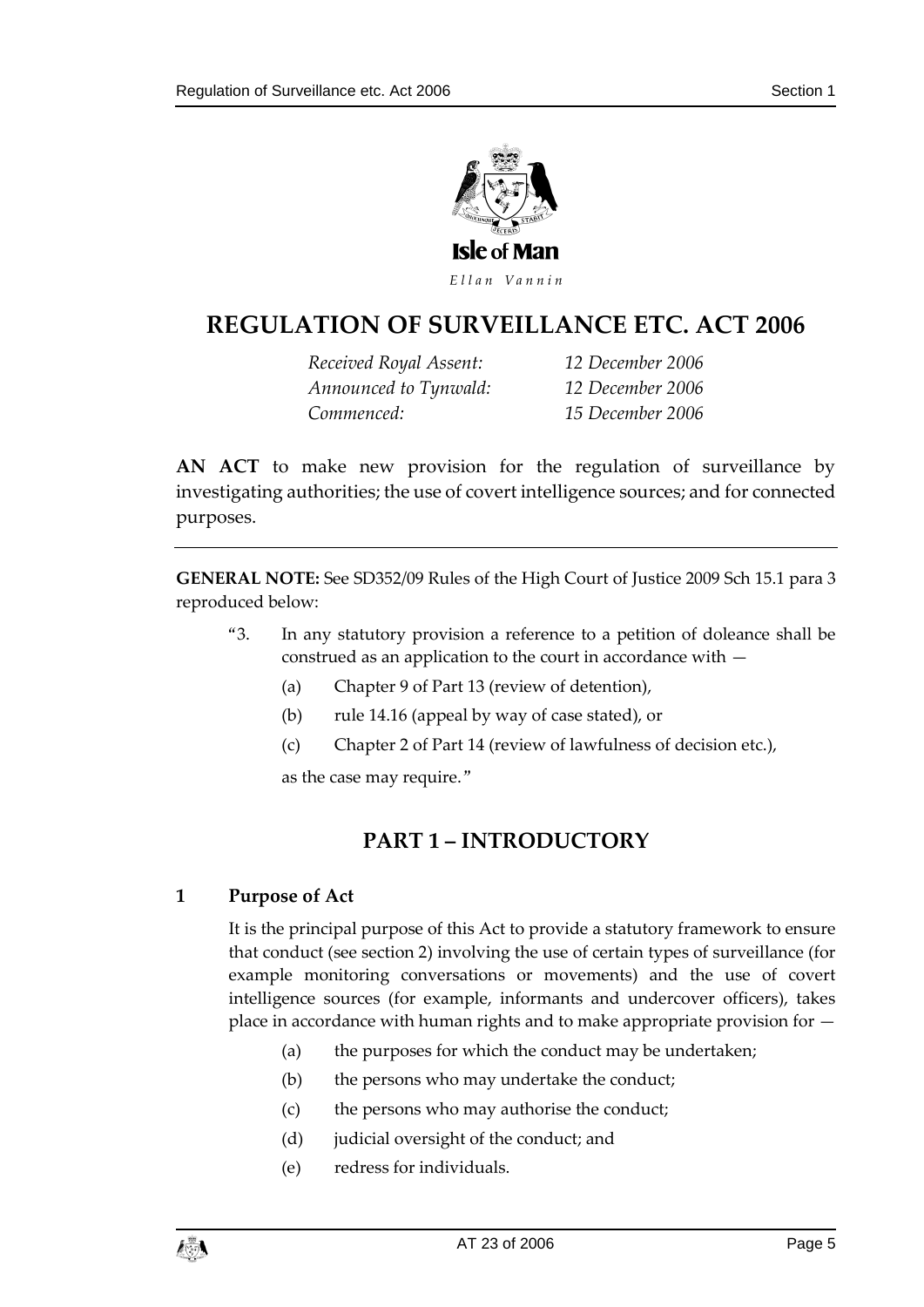### <span id="page-5-0"></span>**2 Conduct to which this Act applies**

[P2000/23/26(1)]

This Act applies to the following conduct

- (a) directed surveillance (see section 4);
- (b) the conduct and use of covert human intelligence sources (see section 5);
- (c) intrusive surveillance (see section 6).

### <span id="page-5-1"></span>**3 "Surveillance" and "covert surveillance"**

[P2000/23/26(6) and (9), and 48(2) to (4)]

- (1) "**Surveillance**" shall be construed in accordance with this section.
- (2) Subject to subsections (3) and (4), "**surveillance**" includes
	- (a) monitoring, observing or listening to persons, their movements, their conversations or their other activities or communications;
	- (b) recording anything monitored, observed or listened to in the course of surveillance; and
	- (c) surveillance by or with the assistance of a surveillance device.
- (3) References to surveillance do not include references to
	- (a) any conduct of a covert human intelligence source for obtaining or recording (whether or not using a surveillance device) any information which is disclosed in the presence of the source; or
	- (b) the use of a covert human intelligence source for so obtaining or recording information.
- (4) References to surveillance do not include references to any such entry on or interference with property or with wireless telegraphy as would be unlawful unless authorised under —
	- (a) section 9A(6) of the *Theft Act 1981* (warrant relating to the installation of surveillance devices); or
	- (b) section 71 of the *Anti-Terrorism and Crime Act 2003* (warrants for the intelligence services).
- (5) References to surveillance include references to the interception of a communication in the course of its transmission by means of a postal service or electronic communications network if, and only if —
	- (a) the communication is one sent by, or intended for, a person who has consented to the interception of communications sent by or to that person; and
	- (b) there is no interception warrant under the *Interception of Communications Act 1988* authorising the interception.**<sup>1</sup>**
- (6) Conduct is not surveillance if it  $-$

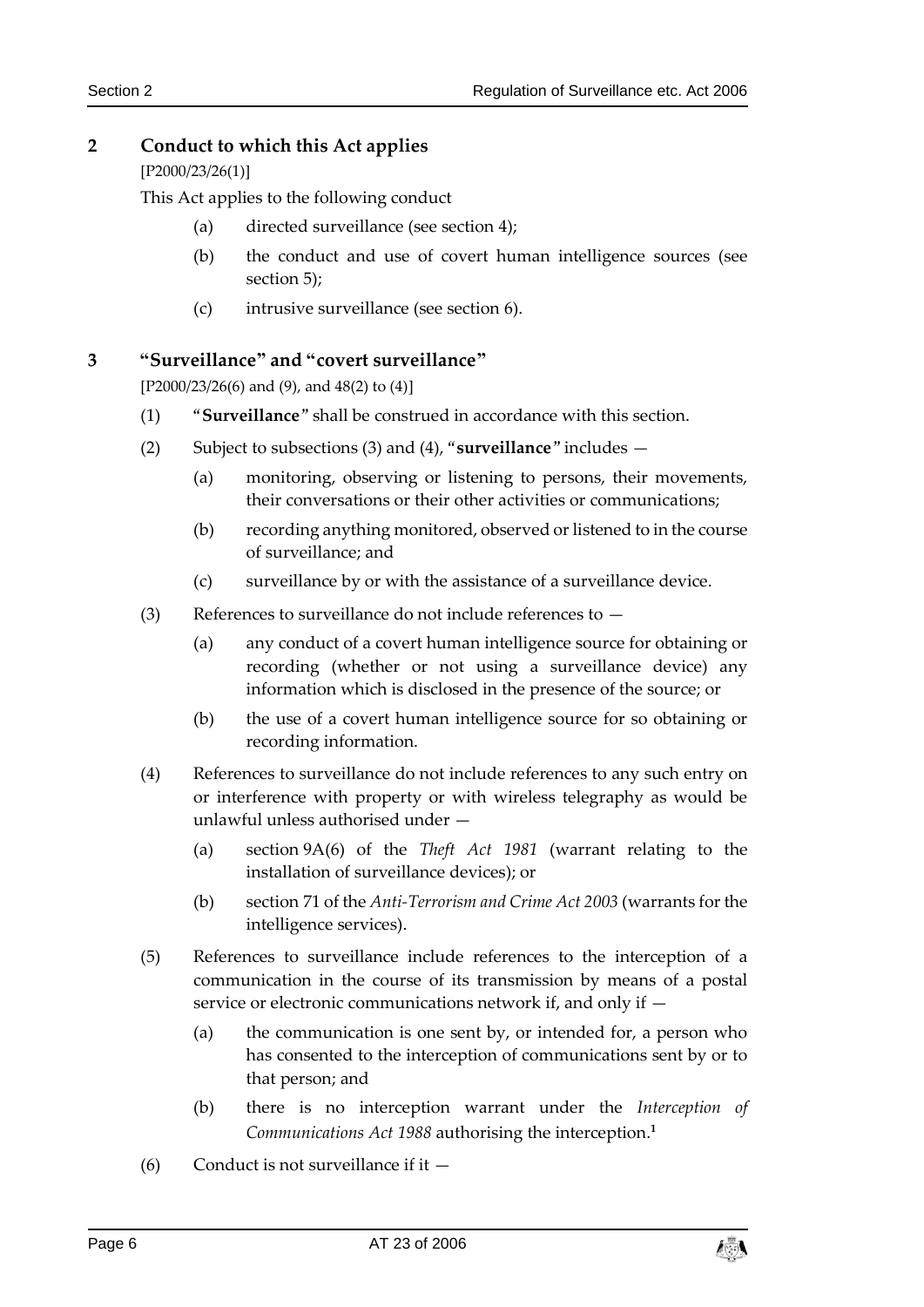- (a) is carried out by means of apparatus designed or adapted for the purpose of detecting the installation or use in any residential or other premises of a television receiver (within the meaning of section 1 of the Wireless Telegraphy Act 1949 (an Act of Parliament) as that Act has effect in the Island), and
- (b) is carried out from outside those premises exclusively for that purpose.
- (7) Surveillance is covert if, and only if, it is carried out in a manner that is calculated to ensure that persons who are subject to the surveillance are unaware that it is or may be taking place.

### <span id="page-6-0"></span>**4 "Directed surveillance"**

[P2000/23/26(2) and 10]

- (1) "**Directed surveillance**" shall be construed in accordance with this section.
- (2) Surveillance is directed if it is covert but not intrusive and is undertaken
	- (a) for the purposes of a specific investigation or a specific operation;
	- (b) in such a manner as is likely to result in the obtaining of private information about a person (whether or not one specifically identified for the purposes of the investigation or operation); and
	- (c) otherwise than by way of an immediate response to events or circumstances the nature of which is such that it would not be reasonably practicable for an authorisation under this Act to be sought for the carrying out of the surveillance.
- (3) In this section, "private information", in relation to a person, includes any information relating to that person's private or family life.

### <span id="page-6-1"></span>**5 Covert human intelligence**

 $[P2000/23/26(7), (8), (9)]$ 

- (1) "**Covert human intelligence source**" shall be construed in accordance with this section.
- (2) A person is a covert human intelligence source if that person  $-$ 
	- (a) establishes or maintains a personal or other relationship with another person for the covert purpose of facilitating the doing of anything falling within paragraph (b) or (c); or
	- (b) covertly uses such a relationship to obtain information or to provide access to any information to another person; or
	- (c) covertly discloses information obtained by the use of such a relationship, or as a consequence of the existence of such a relationship.
- (3) For the purposes of this section —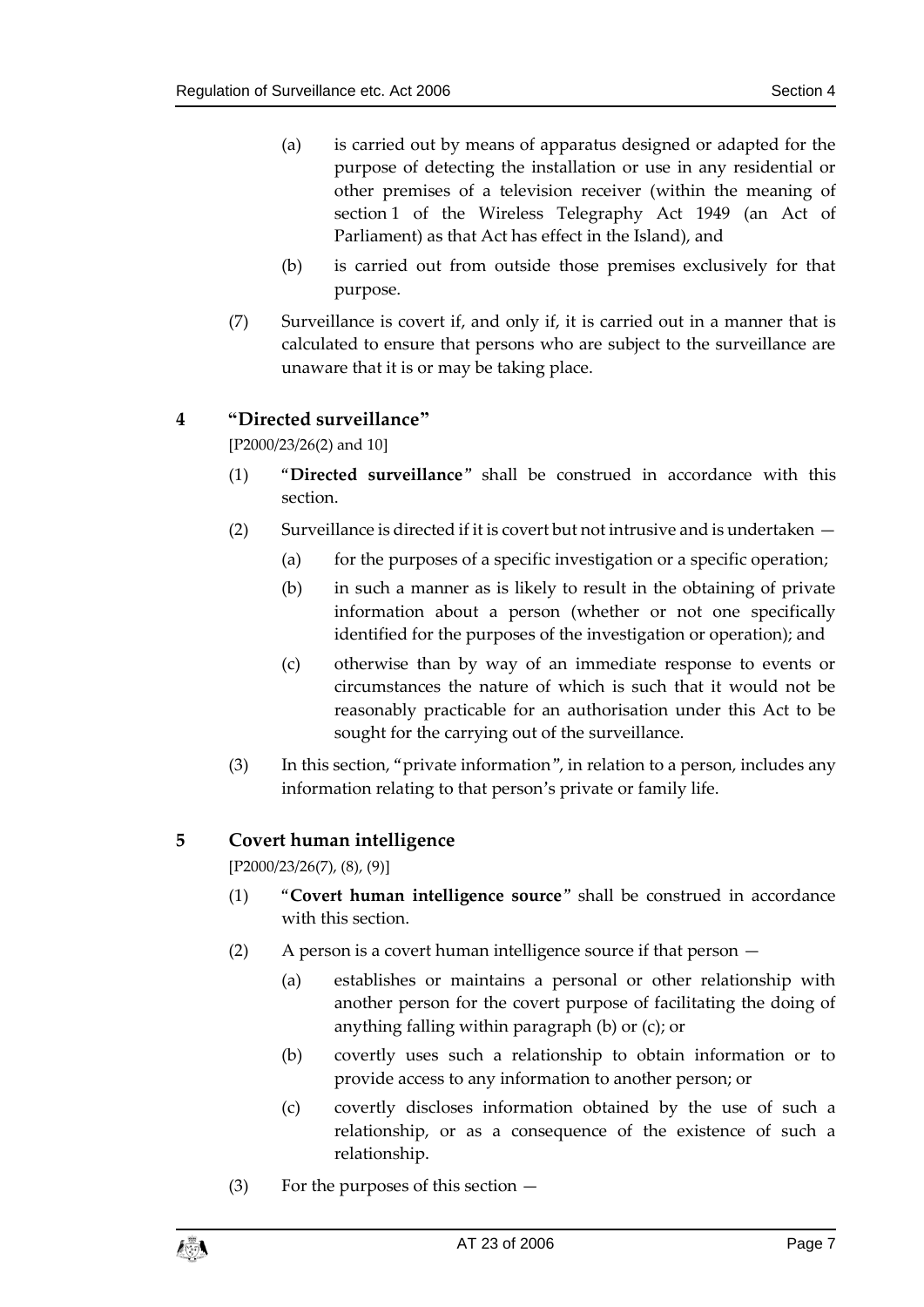- (a) a purpose is covert, in relation to the establishment or maintenance of a personal or other relationship, if and only if, the relationship is conducted in a manner that is calculated to ensure that one of the parties to the relationship is unaware of the purpose; and
- (b) a relationship is used covertly, and information obtained as mentioned in subsection (2)(c) is disclosed covertly, if and only if, it is used or, as the case may be, disclosed in a manner that is calculated to ensure that one of the parties to the relationship is unaware of the use or disclosure in question.
- (4) References to the conduct of a covert human intelligence source are references to any conduct of such a source which falls within any of paragraphs (a) to (c) of subsection (2), or is incidental to anything falling within any of those paragraphs.
- (5) References to the use of a covert human intelligence source are references to inducing, asking or assisting a person to engage in the conduct of such a source, or to obtain information by means of the conduct of such a source.

### <span id="page-7-0"></span>**6 Intrusive surveillance**

[P2000/23/26(3), (4), (5) and (11)]

- (1) "**Intrusive surveillance**" shall be construed in accordance with this section.
- (2) Subject to subsections (3) and (4), surveillance is intrusive if, and only if, it is covert surveillance that —
	- (a) is carried out in relation to anything taking place on any residential premises or in any private vehicle; and
	- (b) involves the presence of an individual on the premises or in the vehicle or is carried out by means of a surveillance device.
- (3) Surveillance is not intrusive to the extent that
	- (a) it is carried out by means only of a surveillance device designed or adapted principally for the purpose of providing information about the location of a vehicle; or
	- (b) it is surveillance consisting in any such interception of a communication as falls within section 3(4).
- (4) For the purposes of this Act surveillance which
	- (a) is carried out by means of a surveillance device in relation to anything taking place on any residential premises or in any private vehicle, but
	- (b) is carried out without that device being present on the premises or in the vehicle,

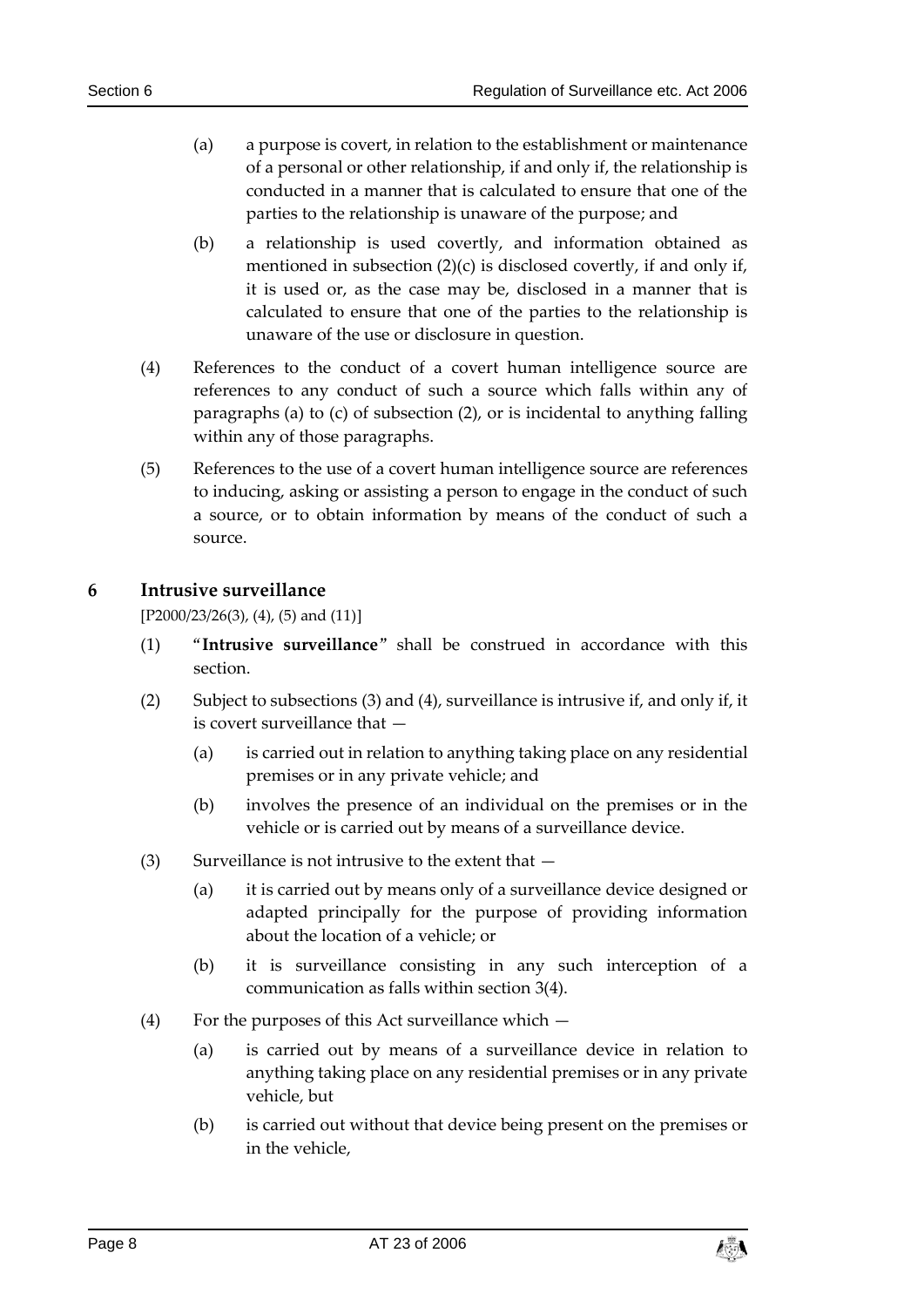is not intrusive unless the device is such that it consistently provides information of the same quality and detail as might be expected to be obtained from a device actually present on the premises or in the vehicle.

<span id="page-8-0"></span>(5) References in this section, in relation to a vehicle, to the presence of a surveillance device in the vehicle include references to its being located on or under the vehicle and also include references to its being attached to it.

### **PART 2 – AUTHORISATIONS**

### *Common provisions*

### <span id="page-8-2"></span><span id="page-8-1"></span>**7 Authorisation of surveillance and human intelligence sources: lawful surveillance etc.**

#### [P2000/23/27]

Conduct to which this Act applies shall be lawful for all purposes if

- (a) an authorisation under this Act confers an entitlement to engage in that conduct on the person whose conduct it is; and
- (b) the conduct is in accordance with the authorisation.

#### <span id="page-8-3"></span>**8 General rules about grant, renewal and duration** [P2000/23/43]

- (1) An authorisation under this Act
	- (a) may be granted or renewed orally in any urgent case in which the entitlement to act of the person granting or renewing it is not confined to urgent cases; and
	- (b) in any other case, must be in writing.
- (2) A single authorisation may combine two or more different authorisations under this Act; but the provisions of this Act that are applicable in the case of each of the authorisations shall apply separately in relation to the part of the combined authorisation to which they are applicable.
- (3) Subject to subsections (4) and (8), an authorisation under this Act shall cease to have effect at the end of the following period —
	- (a) in the case of an authorisation which
		- (i) has not been renewed and was granted either orally or by a person whose entitlement to act is confined to urgent cases, or
		- (ii) was last renewed either orally or by such a person,

the period of 72 hours beginning with the time when the grant of the authorisation or, as the case may be, its latest renewal takes effect;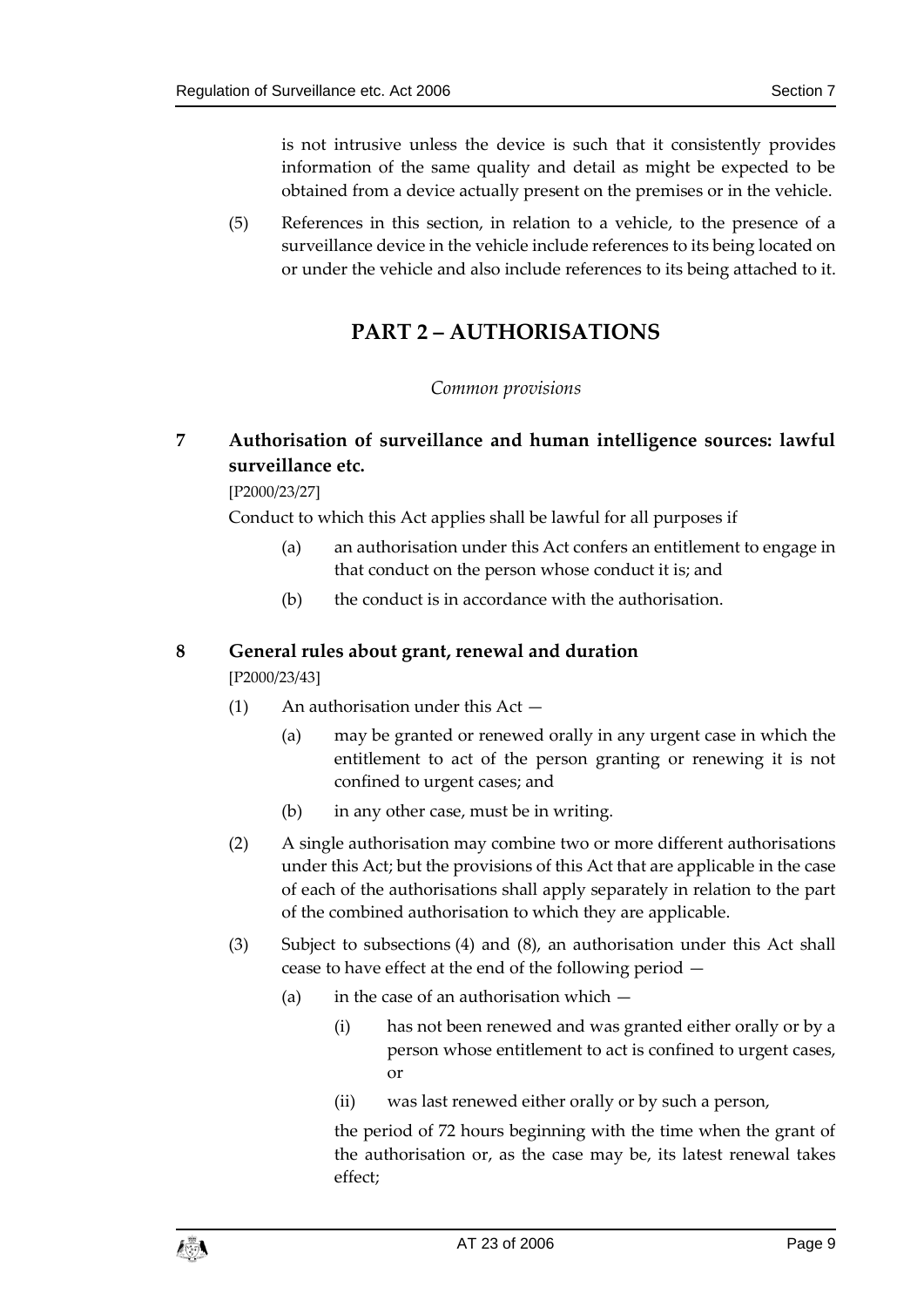- (b) in a case not falling within paragraph (a) in which the authorisation is for the conduct or the use of a covert human intelligence source, the period of 12 months beginning with the day on which the grant of the authorisation or, as the case may be, its latest renewal takes effect; and
- (c) in any case not falling within paragraph (a) or (b), the period of 3 months beginning with the day on which the grant of the authorisation or, as the case may be, its latest renewal takes effect.
- (4) Subject to subsection (6), an authorisation under this Act may be renewed, at any time before the time at which it ceases to have effect, by any person who would be entitled to grant a new authorisation in the same terms.
- (5) Sections 10 to 23 shall have effect in relation to the renewal of an authorisation under this Act as if references to the grant of an authorisation included references to its renewal.
- (6) A person shall not renew an authorisation for the conduct or the use of a covert human intelligence source, unless that person —
	- (a) is satisfied that a review has been carried out of the matters mentioned in subsection (7); and
	- (b) has, for the purpose of deciding whether or not to renew the authorisation, considered the results of that review.
- (7) The matters mentioned in subsection (6) are
	- (a) the use made of the source in the period since the grant or, as the case may be, latest renewal of the authorisation; and
	- (b) the tasks given to the source during that period and the information obtained from the conduct or the use of the source.
- (8) The Department of Home Affairs (in this Act referred to as "**the Department**") may by order provide in relation to authorisations of such descriptions as may be specified in the order that subsection (3) is to have effect as if the period at the end of which an authorisation of a description so specified is to cease to have effect were such period shorter than that provided for by that subsection as may be fixed by or determined in accordance with that order.
- (9) References in this section to the time at which, or the day on which, the grant or renewal of an authorisation takes effect are references —
	- (a) in the case of the grant of an authorisation to which paragraph (c) does not apply, to the time at which or, as the case may be, day on which the authorisation is granted;
	- (b) in the case of the renewal of an authorisation to which paragraph (c) does not apply, to the time at which or, as the case may be, day on which the authorisation would have ceased to have effect but for the renewal; and

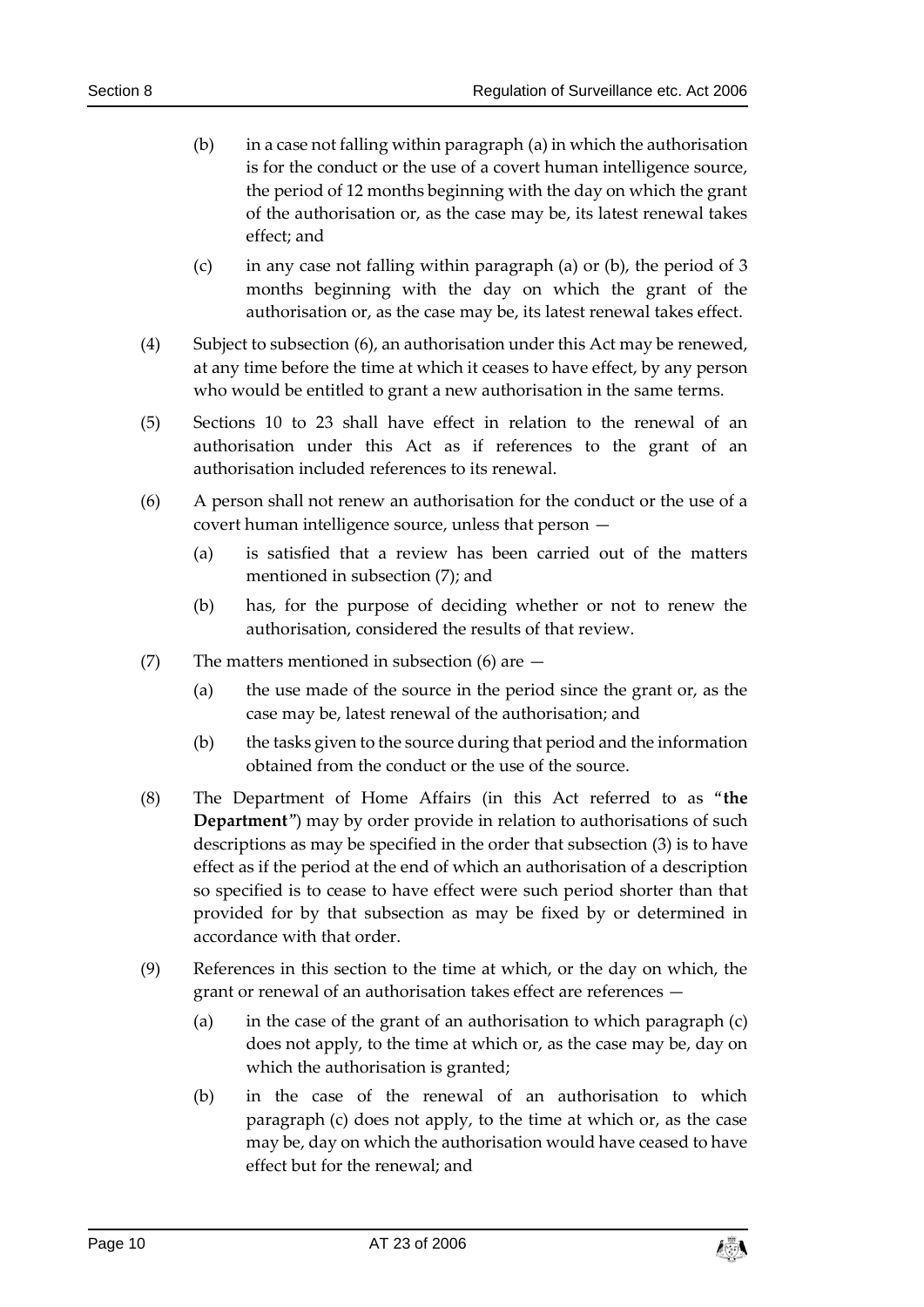- (c) in the case of any grant or renewal that takes effect under subsection (1) of section 19 at a time or on a day later than that given by paragraph (a) or (b), to the time at which or, as the case may be, day on which the grant or renewal takes effect in accordance with that subsection.
- (10) An order under subsection (8) shall not come into operation unless it is approved by Tynwald.

### <span id="page-10-0"></span>**9 Cancellation of authorisations**

[P2000/23/45]

- (1) The person who granted or, as the case may be, last renewed an authorisation under this Act shall cancel it if —
	- (a) that person is satisfied that the authorisation is one in relation to which the requirements of section  $10(2)(a)$  and  $(b)$ ,  $14(2)(a)$  and  $(b)$ or, as the case may be, 16(2)(a) and (b) are no longer satisfied; or
	- (b) in the case of an authorisation under section 14, that person is satisfied that arrangements for the source's case that satisfy the requirements mentioned in subsection (2)(c) of that section no longer exist.
- (2) Where an authorisation under this Act was granted or, as the case may be, last renewed —
	- (a) by a person entitled to act for any other person, or
	- (b) by the deputy of any other person,

that other person shall cancel the authorisation if satisfied as to either of the matters mentioned in subsection (1).

- (3) Where an authorisation under this Act was granted or, as the case may be, last renewed by a person whose deputy had power to grant it, that deputy shall cancel the authorisation if satisfied as to either of the matters mentioned in subsection (1).
- (4) The Department may by regulations provide for the person by whom any duty imposed by this section is to be performed in a case in which it would otherwise fall on a person who is no longer available to perform it.
- (5) Regulations under subsection (4) may provide for the person on whom the duty is to fall to be a person appointed in accordance with the regulations.
- (6) The references in this section to a person's deputy are references to a person mentioned in section 17(4).
- (7) In this section "designated deputy" has the same meaning as in section 17.
- (8) Regulations under subsection (4) shall be laid before Tynwald.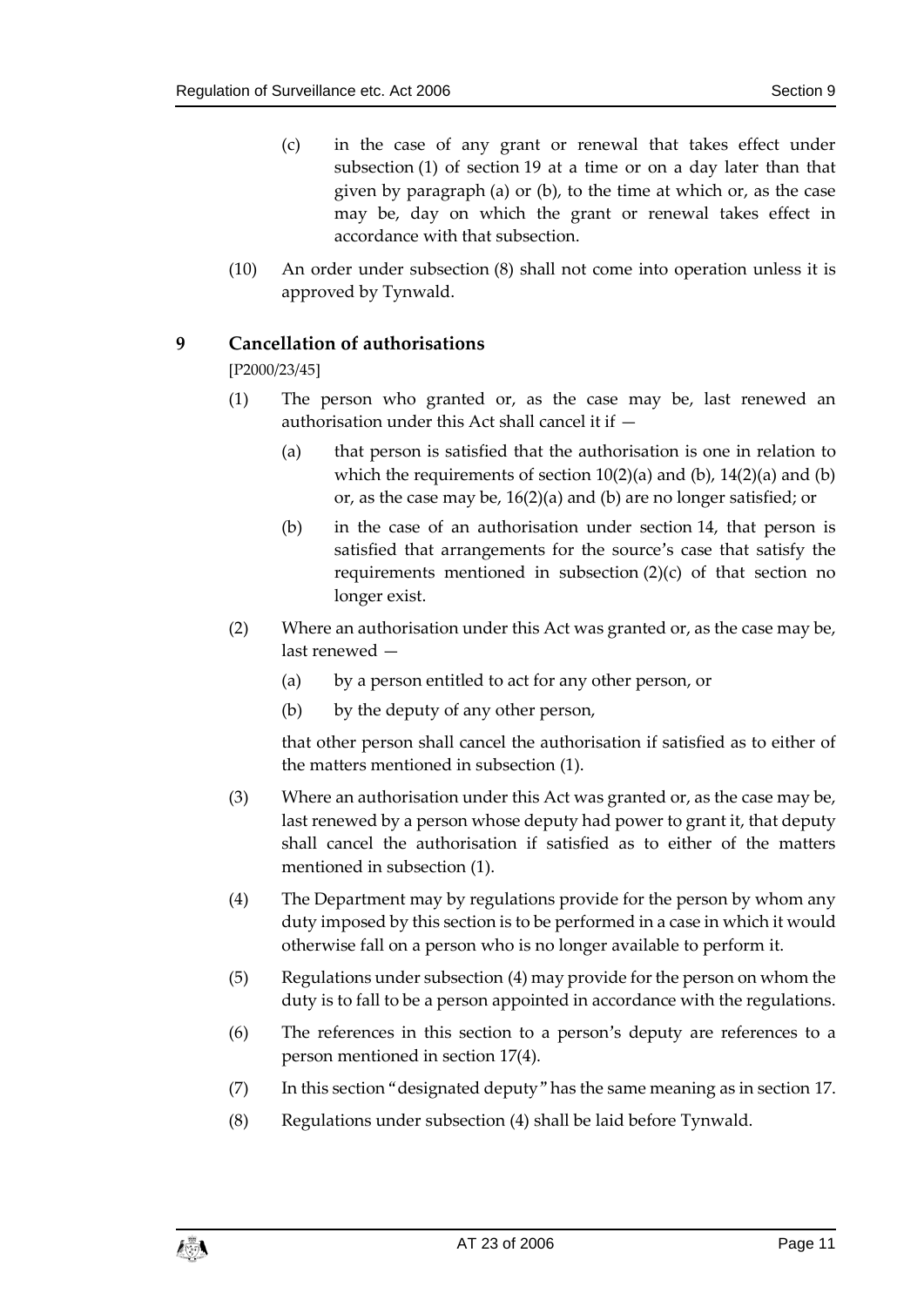### <span id="page-11-0"></span>**PART 3 – AUTHORISATION OF DIRECTED SURVEILLANCE AND COVERT HUMAN INTELLIGENCE SOURCES**

#### <span id="page-11-1"></span>**10 Authorisation of directed surveillance**

#### [P2000/23/28]

- (1) Subject to the following provisions of this Act, the persons designated for the purposes of this section shall each have power to grant authorisations for the carrying out of directed surveillance.
- (2) An authorisation for the carrying out of directed surveillance shall not be granted unless the person having the power to grant it has reasonable grounds to believe —
	- (a) that the authorisation is necessary on grounds falling within subsection (4); and**<sup>2</sup>**
	- (b) that the authorised surveillance is proportionate to what is sought to be achieved by carrying it out.
- (3) The matters to be taken into account in considering whether the requirements of subsection (2) are satisfied in the case of any authorisation shall include whether the information which it is thought necessary to obtain by the authorised conduct could reasonably be obtained by other means.
- (4) An authorisation is necessary on grounds falling within this subsection if it is necessary —
	- (a) in the interests of national security;
	- (b) for the purpose of preventing or detecting crime or of preventing disorder;
	- (c) in the interests of public safety;
	- (d) for the purpose of protecting public health;
	- (e) for the purpose of assessing or collecting any tax, duty, levy or other imposition, contribution or charge payable to a government department; or
	- (f) for any purpose (not falling within paragraphs (a) to (e)) which is specified for the purposes of this subsection by an order made by the Department.
- (5) The conduct that is authorised by an authorisation for the carrying out of directed surveillance is any conduct that —
	- (a) consists in the carrying out of directed surveillance of any such description as is specified in the authorisation; and
	- (b) is carried out in the circumstances described in the authorisation and for the purposes of the investigation or operation specified or described in the authorisation.

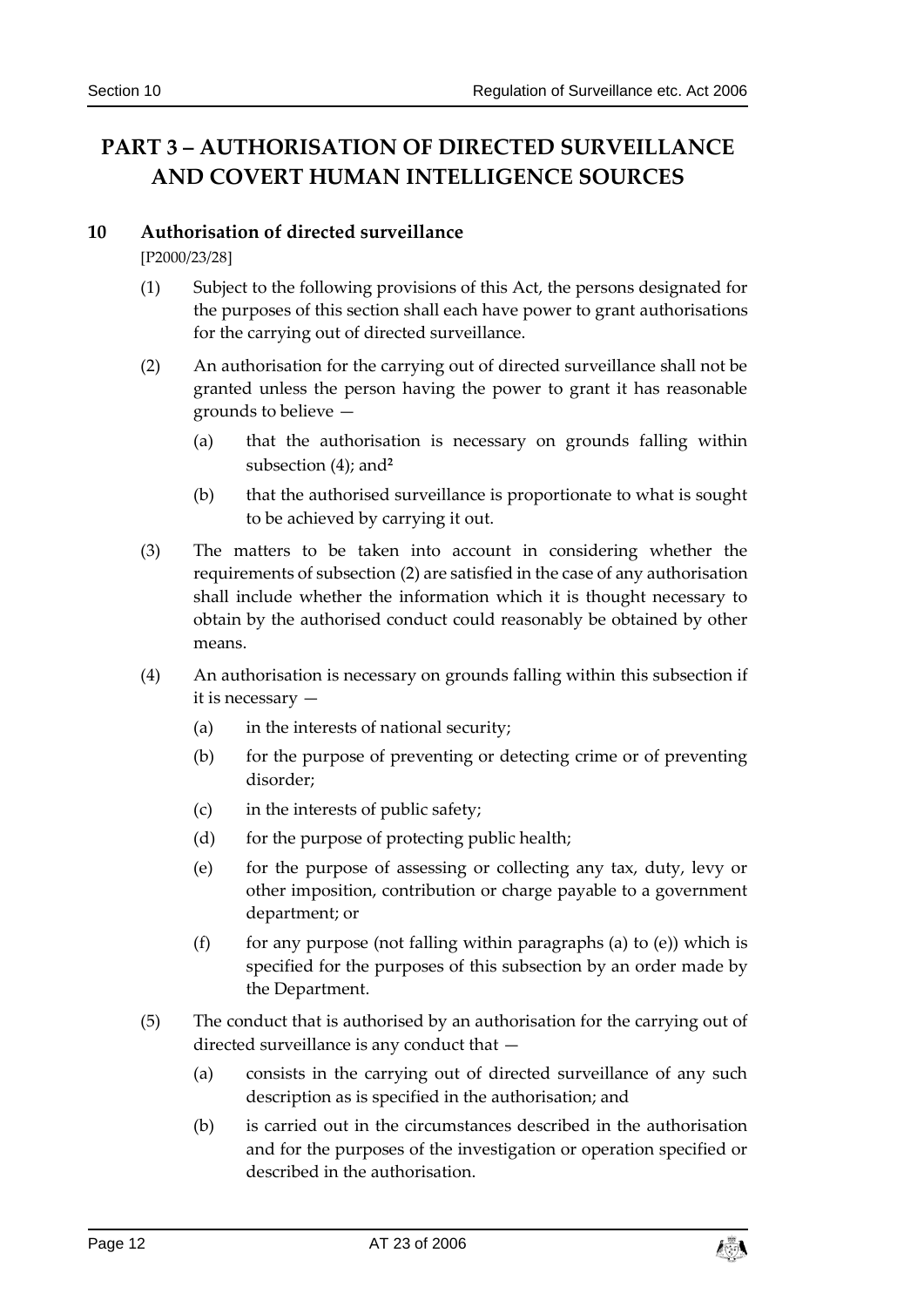(6) An order under subsection  $(4)(f)$  shall not come into operation unless it is approved by Tynwald.

### <span id="page-12-0"></span>**11 Notification to Commissioner of authorisations for directed surveillance**

- (1) If a person grants an authorisation for the carrying out of directed surveillance, that person shall give notice of that fact to the Commissioner.
- (2) A notice given for the purposes of subsection  $(1)$ 
	- (a) must be given in writing within 2 days after the grant of the authorisation to which it relates;
	- (b) must be given in accordance with any such arrangements made for the purposes of this paragraph by the Commissioner as are for the time being in force; and
	- (c) must specify such matters as the Department may by order prescribe.
- (3) If notice of the grant of an authorisation is not given in accordance with subsection (2) before the expiry of the period referred to in paragraph (a) of that subsection, the relevant authorisation shall cease to have effect on the expiry of that period.
- (4) The cessation of an authorisation under subsection (3) shall not affect the previous operation of that authorisation or anything duly done thereunder.
- (5) Where the Commissioner receives a notice for the purposes of subsection (1) of the grant of an authorisation, the Commissioner shall, as soon as practicable scrutinise the authorisation.
- (6) An order under subsection  $(2)(c)$  shall not come into operation unless it is approved by Tynwald.
- (7) Any notice that is required by any provision of this section to be given in writing may be given, instead, by being transmitted by electronic means.
- (8) Section 23(1) shall apply in respect of the functions of the Commissioner under this section as it applies in respect of the functions of the Commissioner under section 18.

### <span id="page-12-1"></span>**12 Quashing, etc. of authorisations under s 10**

(1) If the Commissioner is at any time satisfied that, at the time when an authorisation for the carrying out of directed surveillance (in this section referred to as the "authorisation") was granted or at any time when it was renewed, there were no reasonable grounds for believing that the requirements of section 10(2)(a) and (b) were satisfied, the Commissioner may quash the authorisation with effect from the time of the grant of the authorisation or from the time of any renewal of the authorisation.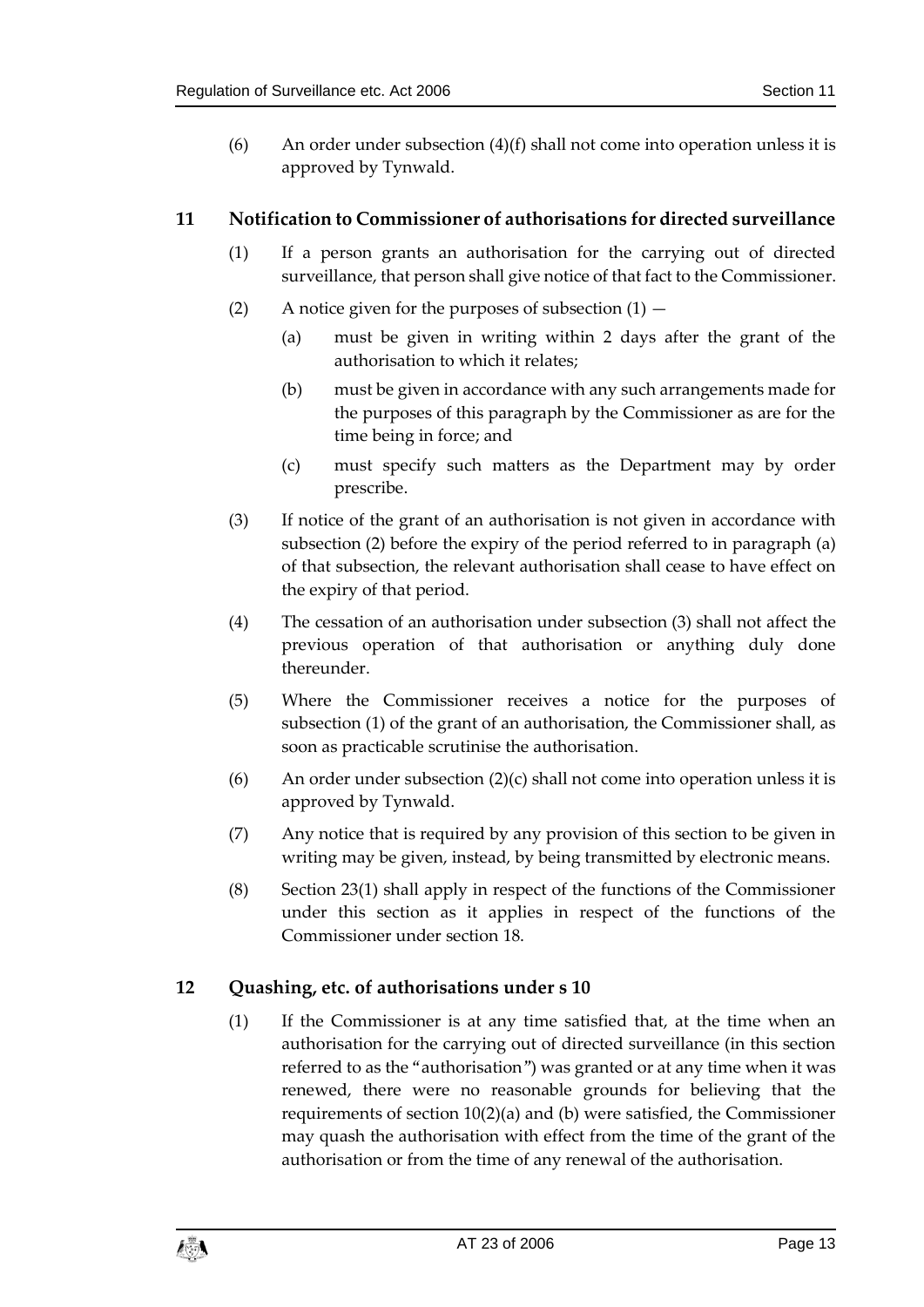- (2) If the Commissioner is satisfied at any time while the authorisation is in force that there are no longer any reasonable grounds for believing that the requirements of section 10(2)(a) and (b) are satisfied in relation to the authorisation, the Commissioner may cancel the authorisation with effect from such time as appears to be the time from which those requirements ceased to be so satisfied.
- (3) Subject to subsection (4), where the Commissioner quashes an authorisation under this section, the Commissioner may order the destruction of any records relating wholly or partly to information obtained by the authorised conduct after the time from which the decision takes effect.
- (4) Subject to subsection (5), where
	- (a) an authorisation has ceased to have effect (otherwise than by virtue of subsection (1)), and
	- (b) the Commissioner is satisfied that there was a time while the authorisation was in force when there were no reasonable grounds for believing that the requirements of section 10(2)(a) and (b) continued to be satisfied in relation to the authorisation,

the Commissioner may order the destruction of any records relating, wholly or partly, to information obtained at such a time by the authorised conduct.

- (5) No order shall be made under this section for the destruction of any records required for pending criminal or civil proceedings.
- (6) As soon as reasonably practicable after exercising a power conferred by this section, the Commissioner shall make a report of the exercise of that power and of the reasons for doing so to the Chief Constable or, as the case requires, the Collector of Customs and Excise.
- (7) Where an order for the destruction of records is made under this section, the order shall not become operative until such time (if any) as  $-$ 
	- (a) the period for appealing against the decision to make the order has expired; and
	- (b) any appeal brought within that period has been dismissed.
- (8) Section 23(1) shall apply in respect of the functions of the Commissioner under this section as it applies in respect of the functions of the Commissioner under section 20.

### <span id="page-13-0"></span>**13 Appeals against decisions by Commissioner**

(1) Any authorising officer designated for the purposes of section 10 may appeal to a Deemster sitting in private against any of the following —

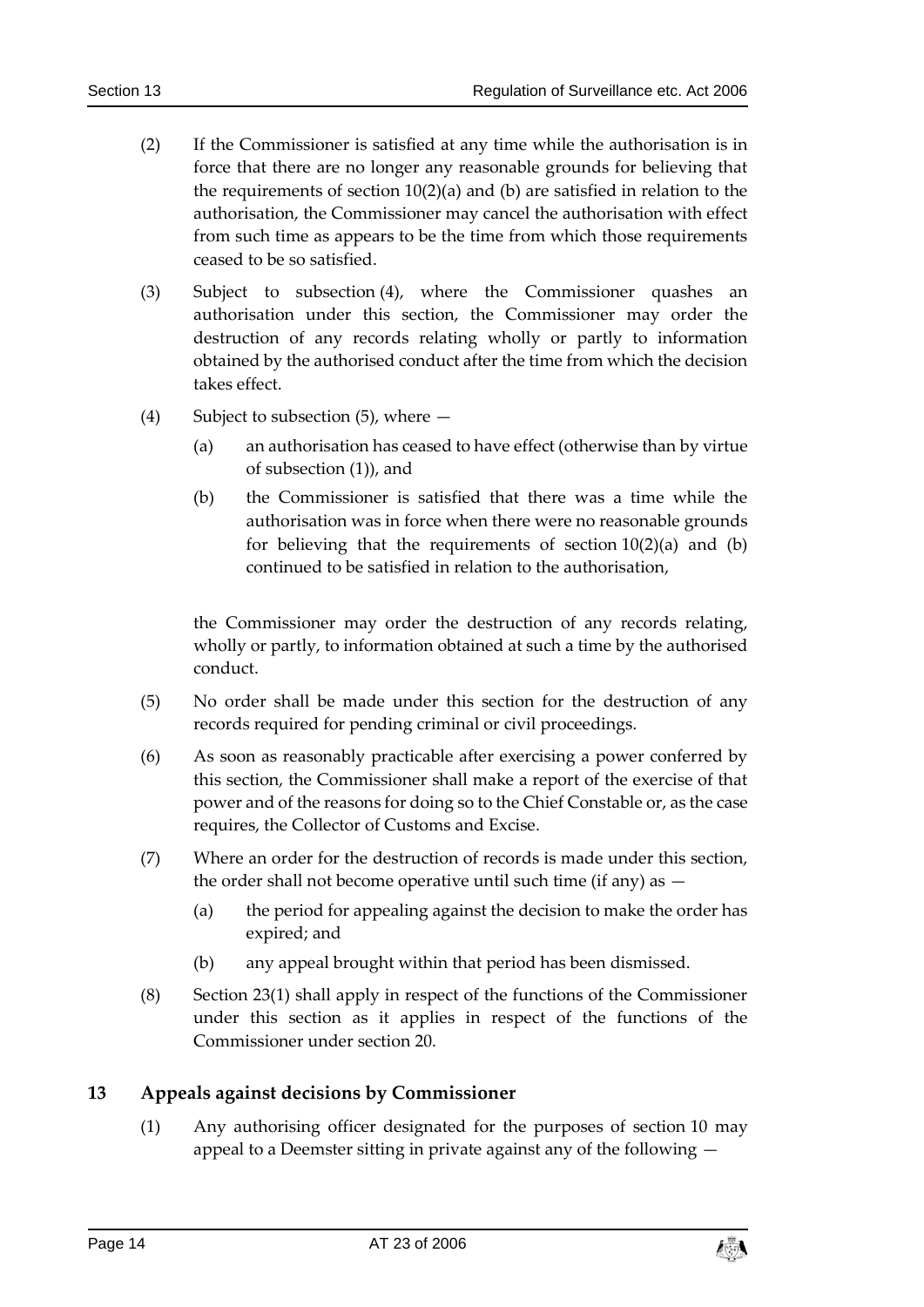- (a) any decision of the Commissioner to quash or cancel such an authorisation;
- (b) any decision of the Commissioner to make an order under section 12 for the destruction of records.
- (2) An appeal under this section must be brought within the period of 7 days beginning with the day on which the decision appealed against is reported to the appellant.
- (3) Subject to subsection (4), on an appeal under this section, the appeal shall be allowed if the Deemster is satisfied that there were reasonable grounds for believing that the requirements of section  $10(2)(a)$  and (b) were satisfied in relation to the authorisation at the time in question.
- (4) If, on an appeal falling within subsection (1)(a), the Deemster  $-$ 
	- (a) is satisfied that grounds exist which justify the quashing or cancellation under section 12 of the authorisation in question, but
	- (b) considers that the authorisation should have been quashed or cancelled from a different time from that from which it was quashed or cancelled by the Commissioner,

the Deemster may modify the Commissioner's decision to quash or cancel the authorisation, and any related decision for the destruction of records, so as to give effect to the decision under section 12 that the Deemster considers should have been made.

- (5) Where, on an appeal under this section against a decision to quash or cancel an authorisation, the appeal is allowed, the Deemster shall also quash any related order for the destruction of records relating to information obtained by the authorised conduct.
- (6) Sections 22 and 23(2) shall apply in respect of appeals under this section as they apply in respect of appeals under section 21.

### <span id="page-14-0"></span>**14 Authorisation of covert human intelligence sources**

[P2000/23/29]

- (1) Subject to the following provisions of this Act, the persons designated for the purposes of this section shall each have power to grant authorisations for the conduct or the use of a covert human intelligence source.
- (2) An authorisation for the conduct or the use of a covert human intelligence source shall not be granted unless the person having the power to grant it has reasonable grounds to believe —
	- (a) that the authorisation is necessary on grounds falling within section 10(4);
	- (b) that the authorised conduct or use is proportionate to what is sought to be achieved by that conduct or use; and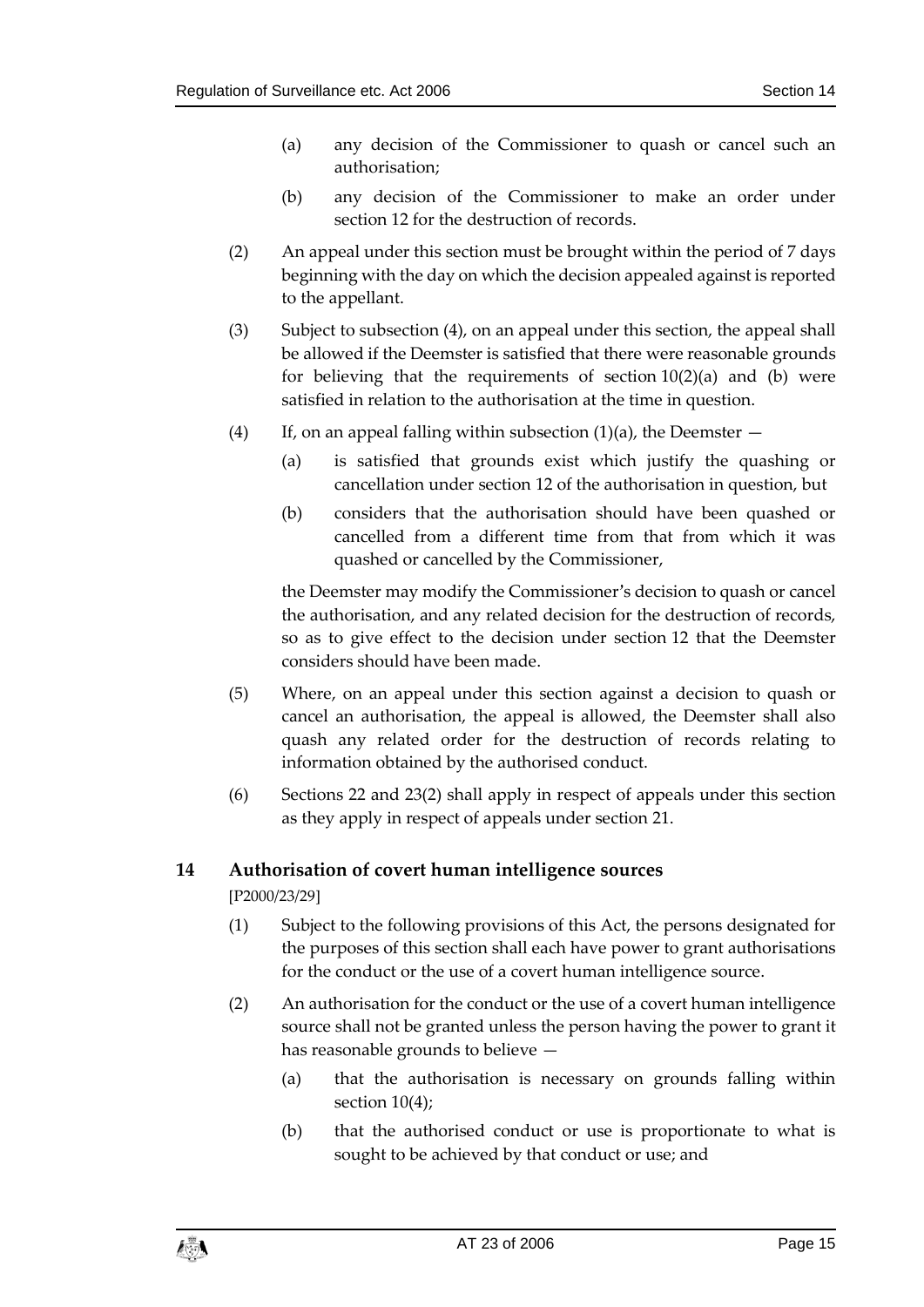- (c) that arrangements exist for the source's case that satisfy the requirements of subsection (5) and such other requirements as may be imposed by order made by the Department.
- (3) The matters to be taken into account in considering whether the requirements of subsection (2) are satisfied in the case of any authorisation shall include whether the information which it is thought necessary to obtain by the authorised conduct could reasonably be obtained by other means.
- (4) The conduct that is authorised by an authorisation for the conduct or the use of a covert human intelligence source is any conduct that —
	- (a) is comprised in any such activities involving conduct of a covert human intelligence source, or the use of a covert human intelligence source, as are specified or described in the authorisation;
	- (b) consists in conduct by or in relation to the person who is so specified or described as the person to whose actions as a covert human intelligence source the authorisation relates; and
	- (c) is carried out for the purposes of, or in connection with, the investigation or operation so specified or described.
- (5) For the purposes of this Act there are arrangements for the source's case that satisfy the requirements of this subsection if such arrangements are in force as are necessary for ensuring —
	- (a) that there will at all times be a person holding an office, rank or position with the relevant investigating authority who will have day-to-day responsibility for dealing with the source on behalf of that authority, and for the source's security and welfare;
	- (b) that there will at all times be another person holding an office, rank or position with the relevant investigating authority who will have general oversight of the use made of the source;
	- (c) that there will at all times be a person holding an office, rank or position with the relevant investigating authority who will have responsibility for maintaining a record of the use made of the source;
	- (d) that the records relating to the source that are maintained by the relevant investigating authority will always contain particulars of all such matters (if any) as may be specified for the purposes of this paragraph in regulations made by the Department; and
	- (e) that records maintained by the relevant investigating authority that disclose the identity of the source will not be available to persons except to the extent that there is a need for access to them to be made available to those persons.
- (6) Regulations under subsection  $(5)(d)$  shall be laid before Tynwald as soon as practicable after they are made, and if Tynwald at the sitting at which

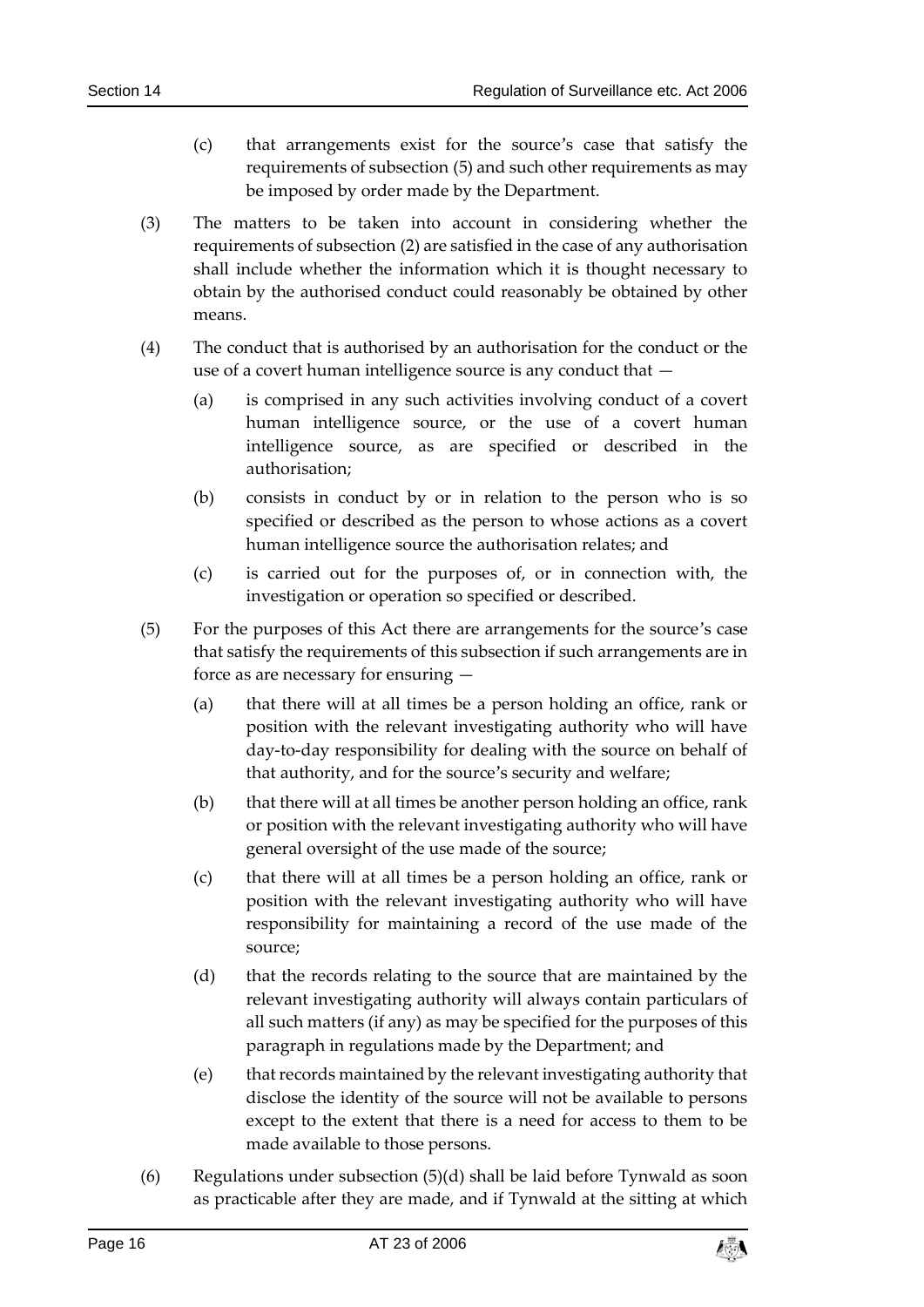the regulations are laid or at the next following sitting fails to approve them, the regulations shall cease to have effect.

- (7) The Department may by order
	- (a) prohibit the authorisation under this section of any such conduct or uses of covert human intelligence sources as may be described in the order; and
	- (b) impose requirements, in addition to those provided for by subsection (2), that must be satisfied before an authorisation is granted under this section for any such conduct or uses of covert human intelligence sources as may be so described.
- (8) An order under subsection (7) shall not come into operation unless it is approved by Tynwald.
- (9) In this section "relevant investigating authority", in relation to an authorisation for the conduct or the use of an individual as a covert human intelligence source, means (subject to subsection (10)) the public authority for whose benefit the activities of that individual as such a source are to take place.
- (10) In the case of any authorisation for the conduct or the use of a covert human intelligence source whose activities are to be for the benefit of more than one public authority, the references in subsection (5) to the relevant investigating authority are references to one of them (whether or not the same one in the case of each reference).

### <span id="page-16-0"></span>**15 Persons entitled to grant authorisations under ss 10 and 14**

[P2000/23/30]

- (1) Subject to subsection (2), the persons designated for the purposes of sections 10 and 14 are the individuals holding such offices, ranks or positions with relevant public authorities as are prescribed for the purposes of this subsection by an order made under this section by the Department.
- (2) An order under this section may impose restrictions
	- (a) on the authorisations under sections 10 and 14 that may be granted by any individual holding an office, rank or position with a specified public authority; and
	- (b) on the circumstances in which, or the purposes for which, such authorisations may be granted by any such individual.
- (3) A public authority is a relevant public authority for the purposes of this section if it is specified in the Schedule.
- (4) An order under this section may amend the Schedule by
	- (a) adding a public authority to that Schedule;
	- (b) removing a public authority from that Schedule;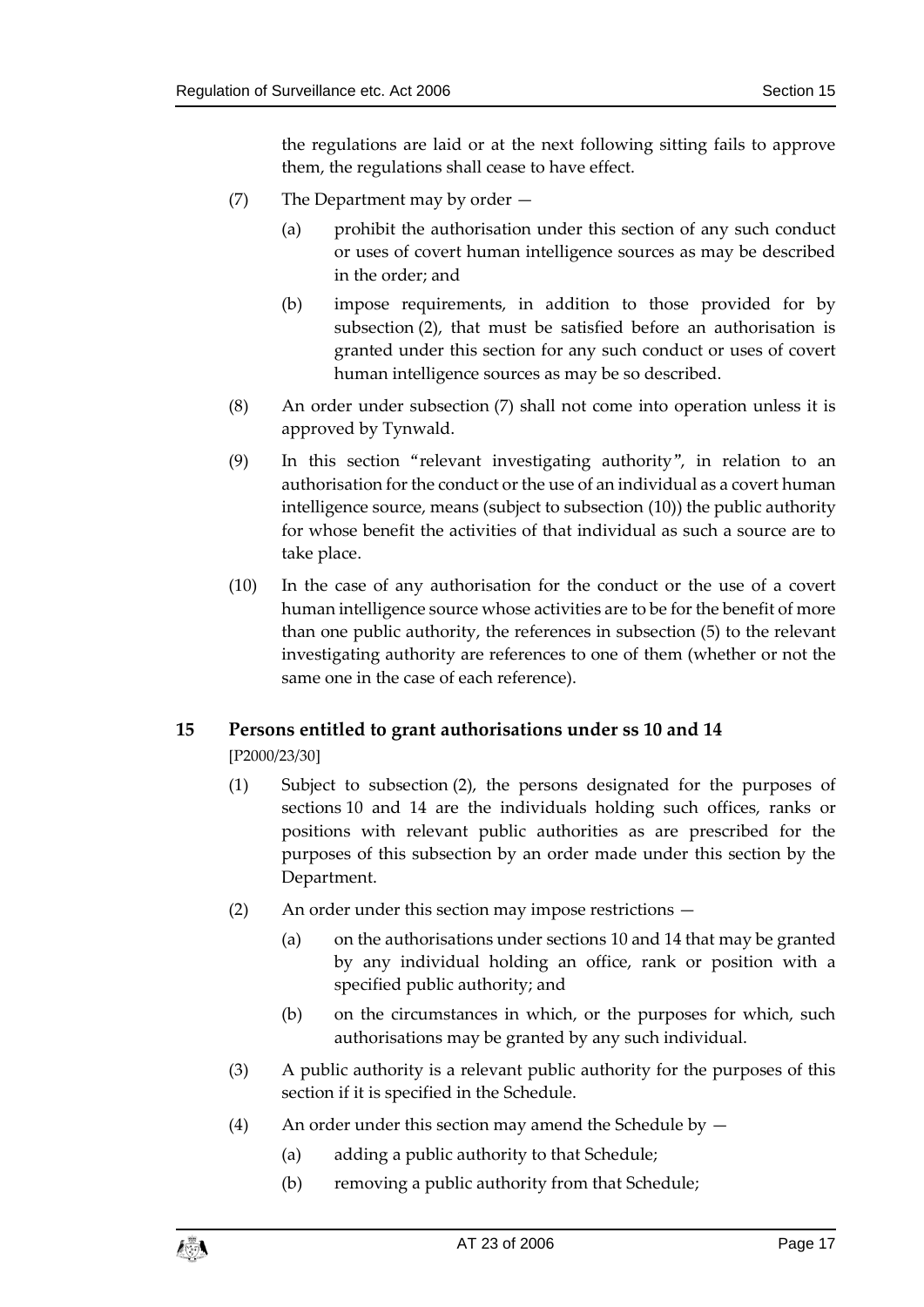- (c) making any change consequential on any change in the name of a public authority specified in that Schedule.
- (5) An order under this section shall not come into operation unless it is approved by Tynwald.

### <span id="page-17-0"></span>**PART 4 – INTRUSIVE SURVEILLANCE - AUTHORISATION**

### <span id="page-17-1"></span>**16 Authorisation of intrusive surveillance**

[P2000/23/32]

- (1) Subject to the following provisions of this Act, the Chief Constable and the Collector of Customs and Excise ("the senior authorising officers") shall each have power to grant authorisations for the carrying out of intrusive surveillance.
- (2) An authorisation for the carrying out of intrusive surveillance shall not be granted unless the senior authorising officer has reasonable grounds to believe —
	- (a) that the authorisation is necessary on grounds falling within subsection (3); and
	- (b) that the authorised surveillance is proportionate to what is sought to be achieved by carrying it out.
- (3) Subject to the following provisions of this section, an authorisation is necessary on grounds falling within this subsection if it is necessary —
	- (a) in the interests of national security; or
	- (b) for the purpose of preventing or detecting serious crime.
- (4) The matters to be taken into account in considering whether the requirements of subsection (2) are satisfied in the case of any authorisation shall include whether the information which it is thought necessary to obtain by the authorised conduct could reasonably be obtained by other means.
- (5) The conduct that is authorised by an authorisation for the carrying out of intrusive surveillance is any conduct that —
	- (a) consists in the carrying out of intrusive surveillance of any such description as is specified in the authorisation;
	- (b) is carried out in relation to the residential premises specified or described in the authorisation or in relation to the private vehicle so specified or described; and
	- (c) is carried out for the purposes of, or in connection with, the investigation or operation so specified or described.

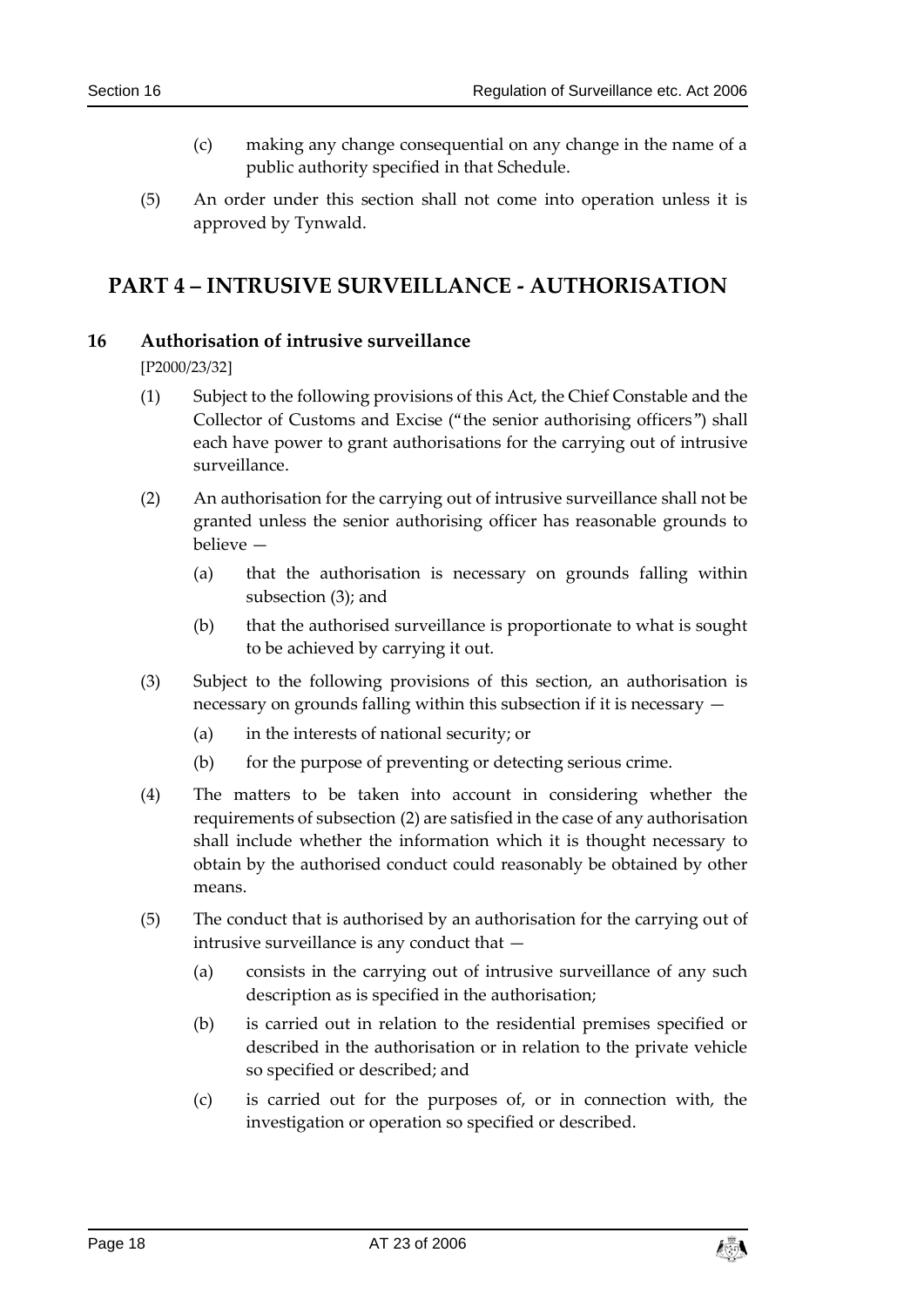### <span id="page-18-0"></span>**17 Grant of authorisations in the senior officer's absence**

[P2000/23/34]

- (1) This section applies in the case of an application for an authorisation for the carrying out of intrusive surveillance where -
	- (a) the application is one made by a member of the police force or by a customs officer; and
	- (b) the case is urgent.
- $(2)$  If  $-$ 
	- (a) it is not reasonably practicable, having regard to the urgency of the case, for the application to be considered by any person who is a senior authorising officer; and
	- (b) it also is not reasonably practicable, having regard to the urgency of the case, for the application to be considered by a person (if there is one) who is entitled, as a designated deputy of a senior authorising officer, to exercise the functions in relation to that application of such an officer,

the application may be made to and considered by any person who is entitled under subsection (4) to act for any senior authorising officer who would have been entitled to consider the application.

- (3) A person who considers an application under subsection (1) shall have the same power to grant an authorisation as the relevant senior authorising officer.
- (4) For the purposes of this section
	- (a) a person who holds the rank of chief inspector or above is entitled to act for the Chief Constable;
	- (b) a person who is designated for the purposes of this paragraph by the Treasury is entitled to act for the Collector of Customs and Excise in an urgent case.

### <span id="page-18-1"></span>**18 Notification to Commissioner of authorisations for intrusive surveillance**

[P2000/23/35]

- (1) Where a person grants or cancels an authorisation for the carrying out of intrusive surveillance, that person shall give notice of that fact to the Commissioner.
- (2) A notice given for the purposes of subsection  $(1)$ 
	- (a) must be given in writing as soon as reasonably practicable after the grant or, as the case may be, cancellation of the authorisation to which it relates;

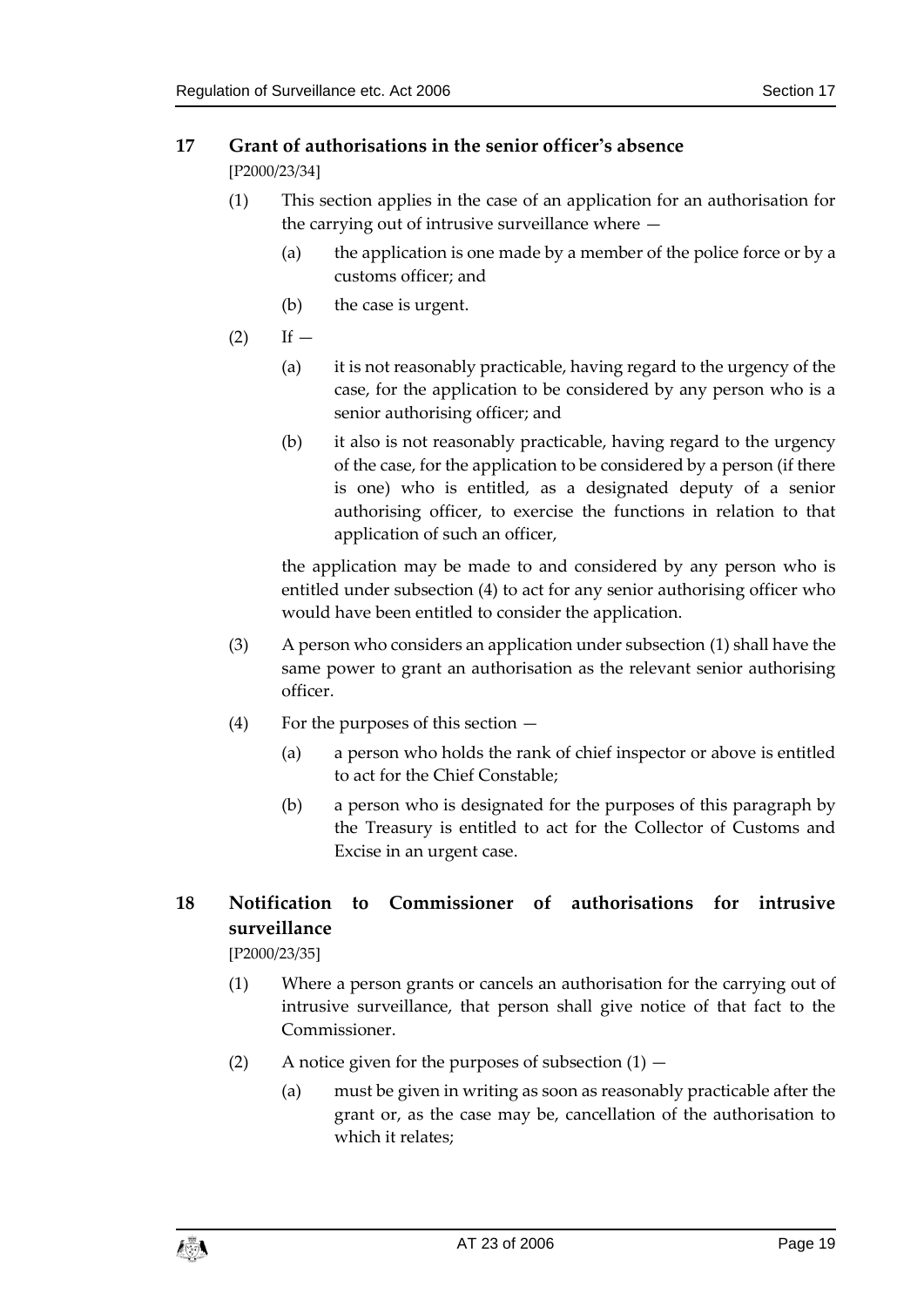- (b) must be given in accordance with any such arrangements made for the purposes of this paragraph by the Commissioner as are for the time being in force; and
- (c) must specify such matters as the Department may by order prescribe.
- (3) A notice under this section of the grant of an authorisation shall, as the case may be, either —
	- (a) state that the approval of the Commissioner is required by section 19 before the grant of the authorisation will take effect; or
	- (b) state that the case is one of urgency and set out the grounds on which the case is believed to be one of urgency.
- (4) Where the Commissioner receives a notice for the purposes of subsection (1) of the grant of an authorisation, the Commissioner shall, as soon as practicable —
	- (a) scrutinise the authorisation; and
	- (b) in a case where notice has been given in accordance with subsection (3)(a), decide whether or not to approve the authorisation.
- <span id="page-19-0"></span>(5) An order under subsection  $(2)(c)$  shall not come into operation unless it is approved by Tynwald.

*Authorisations - approval and quashing by Commissioner*

### <span id="page-19-1"></span>**19 Approval required for authorisations to take effect**

[P2000/23/36]

- (1) An authorisation for the carrying out of intrusive surveillance shall not take effect until such time (if any) as —
	- (a) the grant of the authorisation has been approved by the Commissioner (see section 28); and
	- (b) written notice of the Commissioner's decision to approve the grant of the authorisation has been given, in accordance with subsection (3), to the person who granted the authorisation.
- (2) Where the person who grants the authorisation
	- (a) believes that the case is one of urgency, and
	- (b) gives notice in accordance with section 18(3)(b),

subsection (1) shall not apply to the authorisation, and the authorisation shall have effect from the time of its grant.

- (3) Where subsection (1) applies to the authorisation  $-$ 
	- (a) the approval of the Commissioner under this section shall be given if, and only if, the Commissioner is satisfied that there are

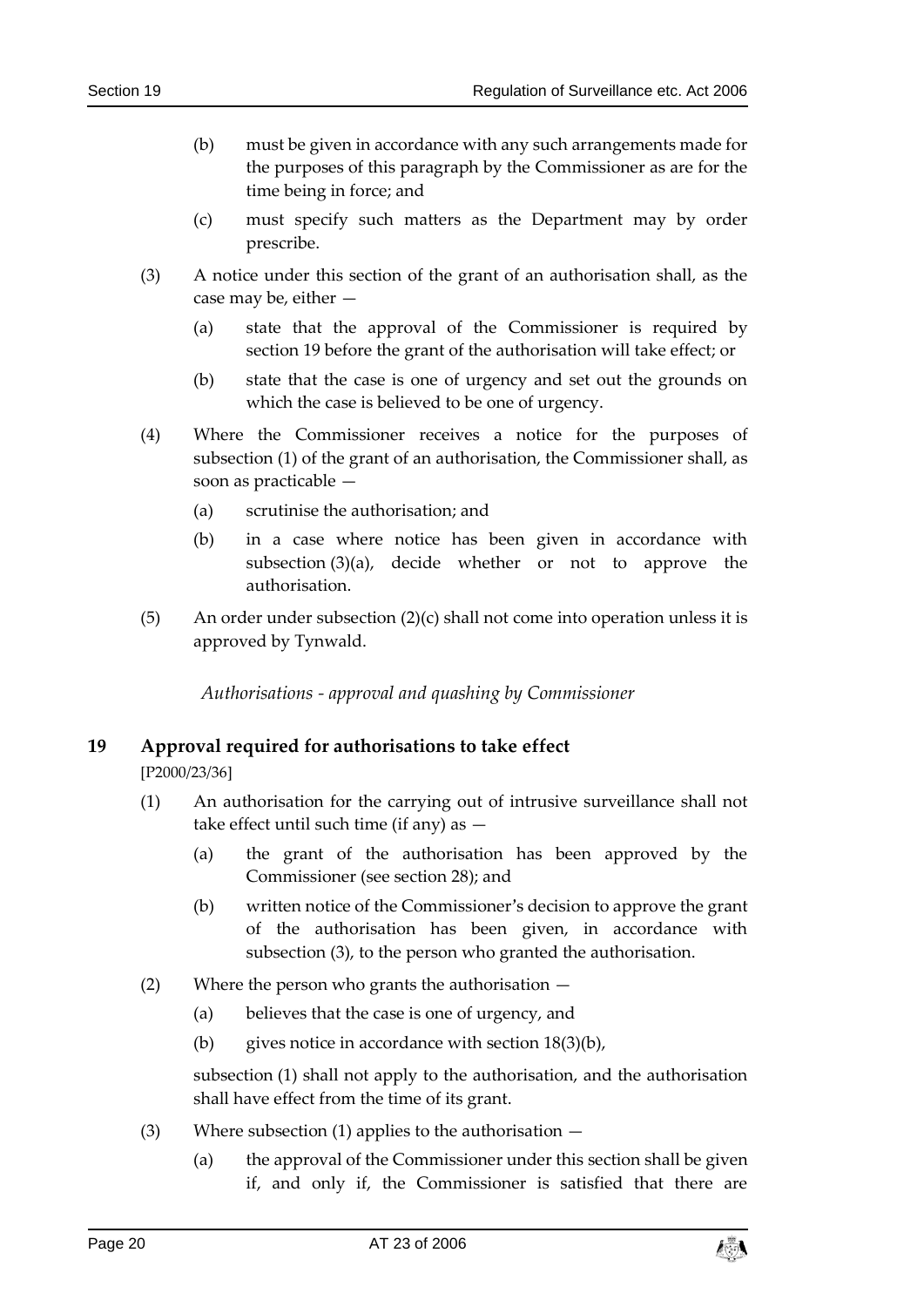reasonable grounds for believing that the requirements of section 16(2)(a) and (b) are satisfied in the case of the authorisation; and

- (b) the Commissioner shall, as soon as reasonably practicable after making that decision, give written notice of the decision to the person who granted the authorisation.
- (4) If the Commissioner decides not to approve an authorisation to which subsection (1) applies, the Commissioner shall make a report of the findings to the Chief Constable or, as the case requires, the Collector of Customs and Excise.
- (5) Any notice that is required by any provision of this section to be given in writing may be given, instead, by being transmitted by electronic means.

### <span id="page-20-0"></span>**20 Quashing of authorisations, etc.**

[P2000/23/37]

- (1) If the Commissioner is at any time satisfied that, at the time when an authorisation was granted or at any time when it was renewed, there were no reasonable grounds for believing that the requirements of section 16(2)(a) and (b) were satisfied, the Commissioner may quash the authorisation with effect from the time of the grant of the authorisation or from the time of any renewal of the authorisation.
- (2) If the Commissioner is satisfied at any time while the authorisation is in force that there are no longer any reasonable grounds for believing that the requirements of section 16(2)(a) and (b) are satisfied in relation to the authorisation, the Commissioner may cancel the authorisation with effect from such time as appears to be the time from which those requirements ceased to be so satisfied.
- (3) Where, in the case of any authorisation of which notice has been given in accordance with section 18(3)(b), the Commissioner is at any time satisfied that, at the time of the grant or renewal of the authorisation to which that notice related, there were no reasonable grounds for believing that the case was one of urgency, the Commissioner may quash the authorisation with effect from the time of the grant of the authorisation or from the time of any renewal of the authorisation.
- (4) Subject to subsection (6), where the Commissioner quashes an authorisation under this section, the Commissioner may order the destruction of any records relating wholly or partly to information obtained by the authorised conduct after the time from which the decision takes effect.
- (5) Subject to subsection (6), where
	- (a) an authorisation has ceased to have effect (otherwise than by virtue of subsection (1) or (3)), and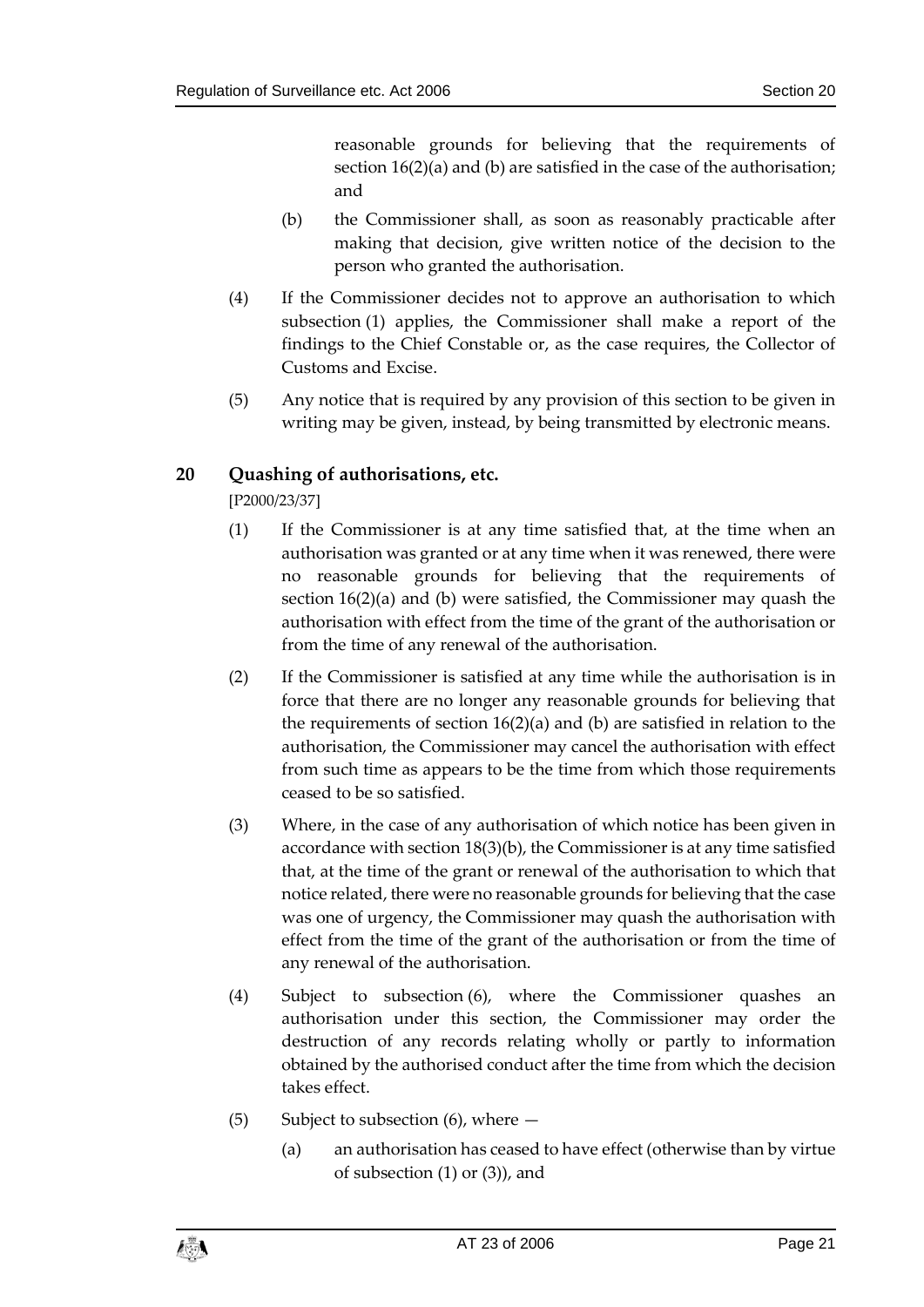(b) the Commissioner is satisfied that there was a time while the authorisation was in force when there were no reasonable grounds for believing that the requirements of section 16(2)(a) and (b) continued to be satisfied in relation to the authorisation,

the Commissioner may order the destruction of any records relating, wholly or partly, to information obtained at such a time by the authorised conduct.

- (6) No order shall be made under this section for the destruction of any records required for pending criminal or civil proceedings.
- (7) As soon as reasonably practicable after exercising a power conferred by this section, the Commissioner shall make a report of the exercise of that power and of the reasons for doing so to the Chief Constable or, as the case requires, the Collector of Customs and Excise.
- (8) Where an order for the destruction of records is made under this section, the order shall not become operative until such time (if any) as  $-$ 
	- (a) the period for appealing against the decision to make the order has expired; and
	- (b) any appeal brought within that period has been dismissed.
- (9) No notice shall be required to be given under section 18(1) in the case of a cancellation under subsection (2) of this section.
- (10) Notwithstanding the foregoing provisions of this section, all records relating wholly or partly to information obtained by the authorised conduct shall be destroyed not later than the date on which the period of 2 years beginning on the date on which the authorised conduct took place expires.
- (11) Records required for any pending criminal or civil proceedings shall not be destroyed under subsection (10).
- (12) Any records relating wholly or partly to information obtained by the authorised conduct which are lawfully supplied to an authority outside the Island shall be supplied only if that authority undertakes —
	- (a) to use them only for the purpose supplied; and
	- (b) to comply with such conditions or limitations as the person supplying the records imposes.

### *Appeals*

### <span id="page-21-1"></span><span id="page-21-0"></span>**21 Appeals against decisions by Commissioner**

[P2000/23/38]

(1) Any senior authorising officer may appeal to a Deemster sitting in private against any of the following —

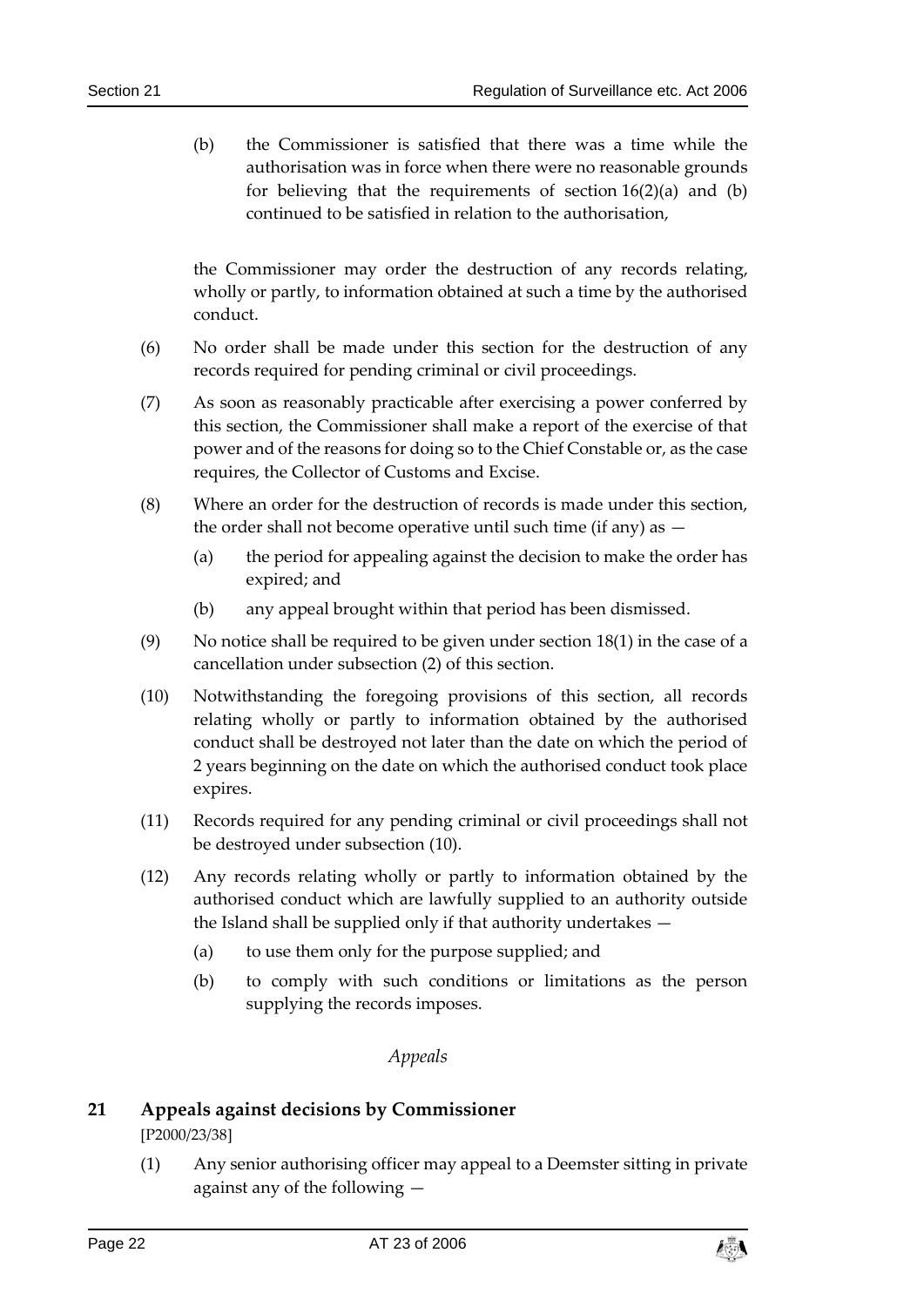- (a) any refusal of the Commissioner to approve an authorisation for the carrying out of intrusive surveillance;
- (b) any decision of the Commissioner to quash or cancel such an authorisation;
- (c) any decision of the Commissioner to make an order under section 20 for the destruction of records.
- (2) In the case of an authorisation granted by the deputy of a senior authorising office or by a person who for the purposes of section 14 is entitled to act for a senior authorising officer, that designated deputy or person shall also be entitled to appeal under this section.
- (3) An appeal under this section must be brought within the period of 7 days beginning with the day on which the refusal or decision appealed against is reported to the appellant.
- (4) Subject to subsection (5), on an appeal under this section, the appeal shall be allowed if the Deemster —
	- (a) is satisfied that there were reasonable grounds for believing that the requirements of section 16(2)(a) and (b) were satisfied in relation to the authorisation at the time in question; and
	- (b) is not satisfied that the authorisation is one of which notice was given in accordance with section 18(3)(b) without there being any reasonable grounds for believing that the case was one of urgency.
- (5) If, on an appeal falling within subsection  $(1)(b)$ , the Deemster  $-$ 
	- (a) is satisfied that grounds exist which justify the quashing or cancellation under section 20 of the authorisation in question, but
	- (b) considers that the authorisation should have been quashed or cancelled from a different time from that from which it was quashed or cancelled by the Commissioner,

the Deemster may modify the Commissioner's decision to quash or cancel the authorisation, and any related decision for the destruction of records, so as to give effect to the decision under section 20 that the Deemster considers should have been made.

- (6) Where, on an appeal under this section against a decision to quash or cancel an authorisation, the appeal is allowed, the Deemster shall also quash any related order for the destruction of records relating to information obtained by the authorised conduct.
- (7) The references in this section to a person's deputy are references to a person mentioned in section 17(4).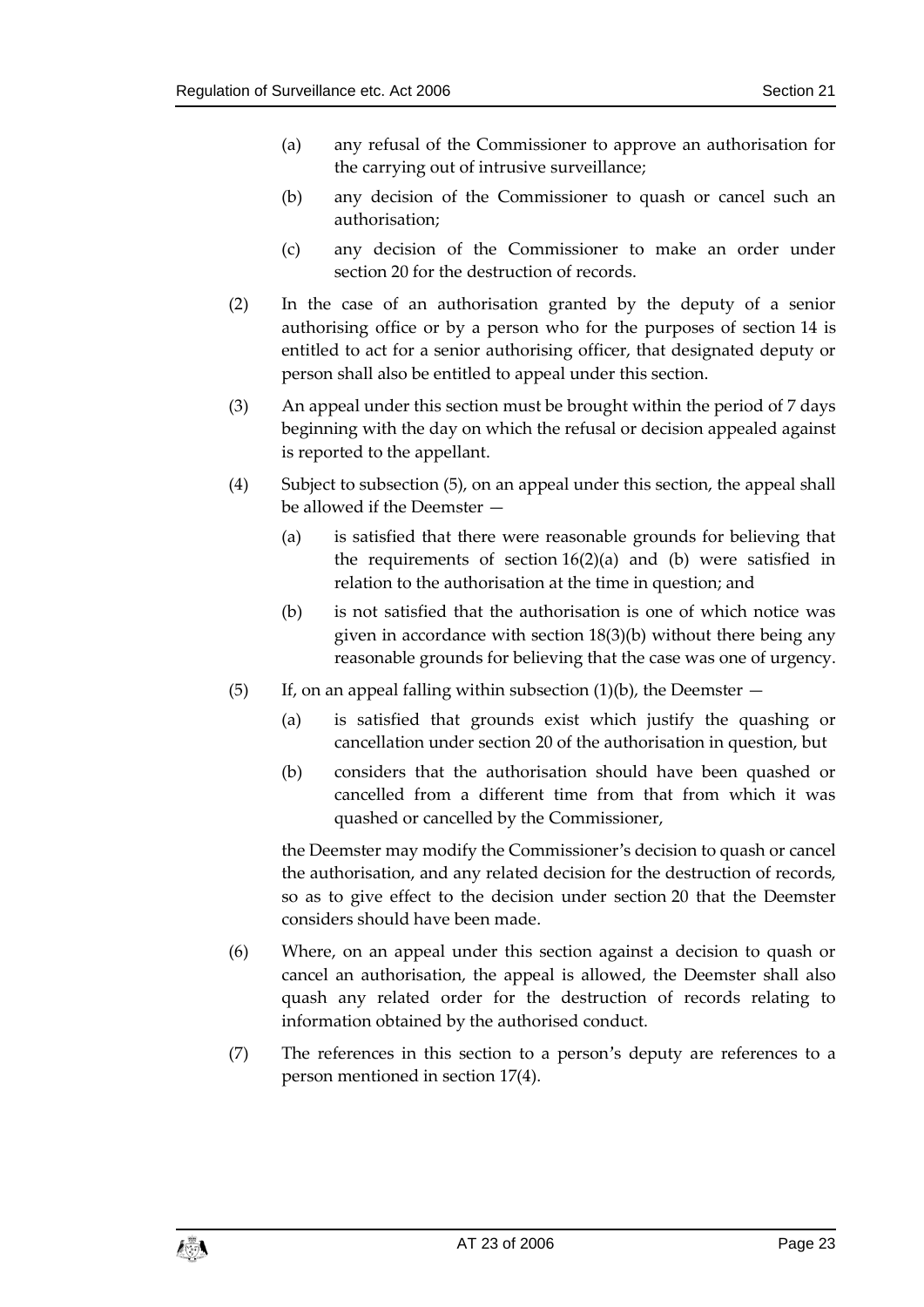### <span id="page-23-0"></span>**22 Appeals to a Deemster: supplementary**

[P2000/23/39]

- (1) A Deemster shall give notice of the determination of an appeal under section 21 to both -
	- (a) the person by whom the appeal was brought; and
	- (b) the Commissioner.
- (2) Where the determination of the Deemster on an appeal under section 18 is a determination to dismiss the appeal, the Deemster shall make a report of the findings to —
	- (a) the persons mentioned in subsection (1); and
	- (b) the Chief Minister.
- (3) Subject to subsection (2), the Deemster shall not give any reasons for any determination on an appeal under section 21.
- (4) The Deemster shall be entitled to determine the procedure in relation to any appeal under section 21.
- (5) When exercising functions in respect of an appeal under section 18, the Deemster is not sitting in the High Court.

### <span id="page-23-1"></span>**23 Information to be provided to Commissioner**

[P2000/23/40]

- (1) It shall be the duty of  $-$ 
	- (a) the Chief Constable and every member of the police force,
	- (b) the Collector of Customs and Excise and every customs officer,

to comply with any request of the Commissioner for documents or information required by the Commissioner for the purpose of enabling the Commissioner to carry out the functions of the Commissioner under sections 18 to 20 and such requests shall be complied with before the expiry of the period of 2 days beginning with the date on which the request was received.

- (2) It shall be the duty of  $-$ 
	- (a) the Commissioner,
	- (b) the Chief Constable and every member of the police force,
	- (c) the Collector of Customs and Excise and every customs officer,

to comply with any request of the Deemster for documents or information required by the Deemster for the purpose of an appeal under section 21.

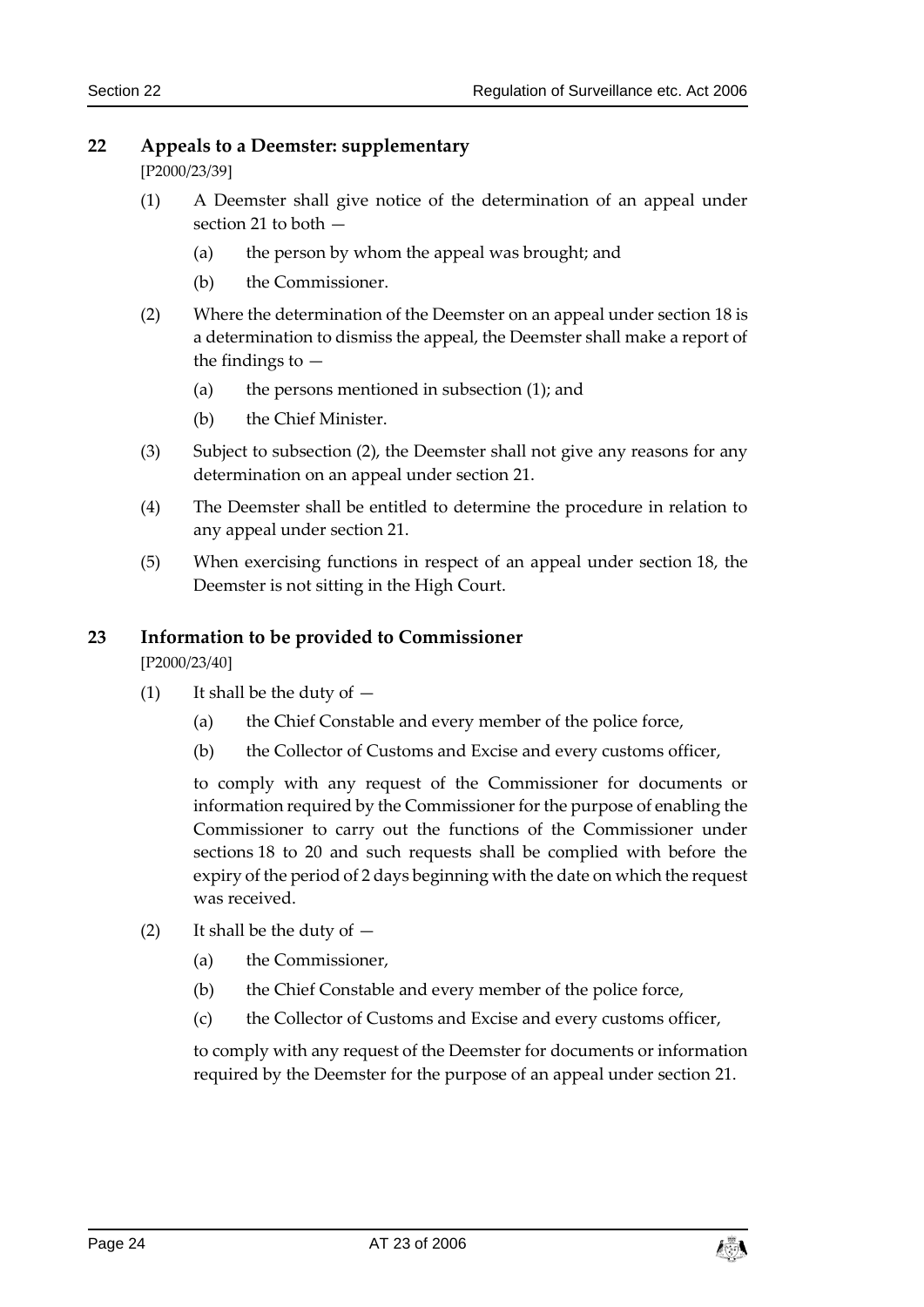### **PART 5 – TRIBUNAL**

### <span id="page-24-1"></span><span id="page-24-0"></span>**24 The Tribunal**

[P2000/23/65]

- (1) The Tribunal established under section 8 of the *Interception of Communications Act 1988* shall exercise the jurisdiction conferred on them by this Part.
- (2) The jurisdiction of the Tribunal under this Part is
	- (a) to be the only appropriate tribunal for the purposes of section 7 of the *Human Rights Act 2001* in relation to any proceedings under subsection  $(1)(a)$  of that section (proceedings for actions incompatible with Convention rights) which fall within subsection (3) of this section; and
	- (b) to consider and determine any complaints made to them which, in accordance with subsection (4), are complaints for which the Tribunal is the appropriate forum.
- (3) Proceedings fall within this subsection if they are proceedings relating to the taking place in any challengeable circumstances of any conduct falling within subsection (5).
- (4) The Tribunal is the appropriate forum for any complaint if it is a complaint by a person who is aggrieved by any conduct falling within subsection (5) which that person believes —
	- (a) to have taken place in relation to that person or to any of that person's property; and
	- (b) to have taken place in challengeable circumstances.
- (5) Subject to subsection (6), conduct falls within this subsection if (whenever it occurred) it is —
	- (a) conduct to which this Act applies;
	- (b) any entry on or interference with property or any interference with wireless telegraphy.
- (6) For the purposes only of subsection (3), nothing mentioned in subsection (5) shall be treated as falling within that subsection unless it is conduct by or on behalf of a person holding any office, rank or position with —
	- (a) the police force;
	- (b) the Customs and Excise Division of the Treasury.
- (7) For the purposes of this section conduct takes place in challengeable circumstances if —
	- (a) it takes place with the authority, or purported authority, of an authorisation under this Act; or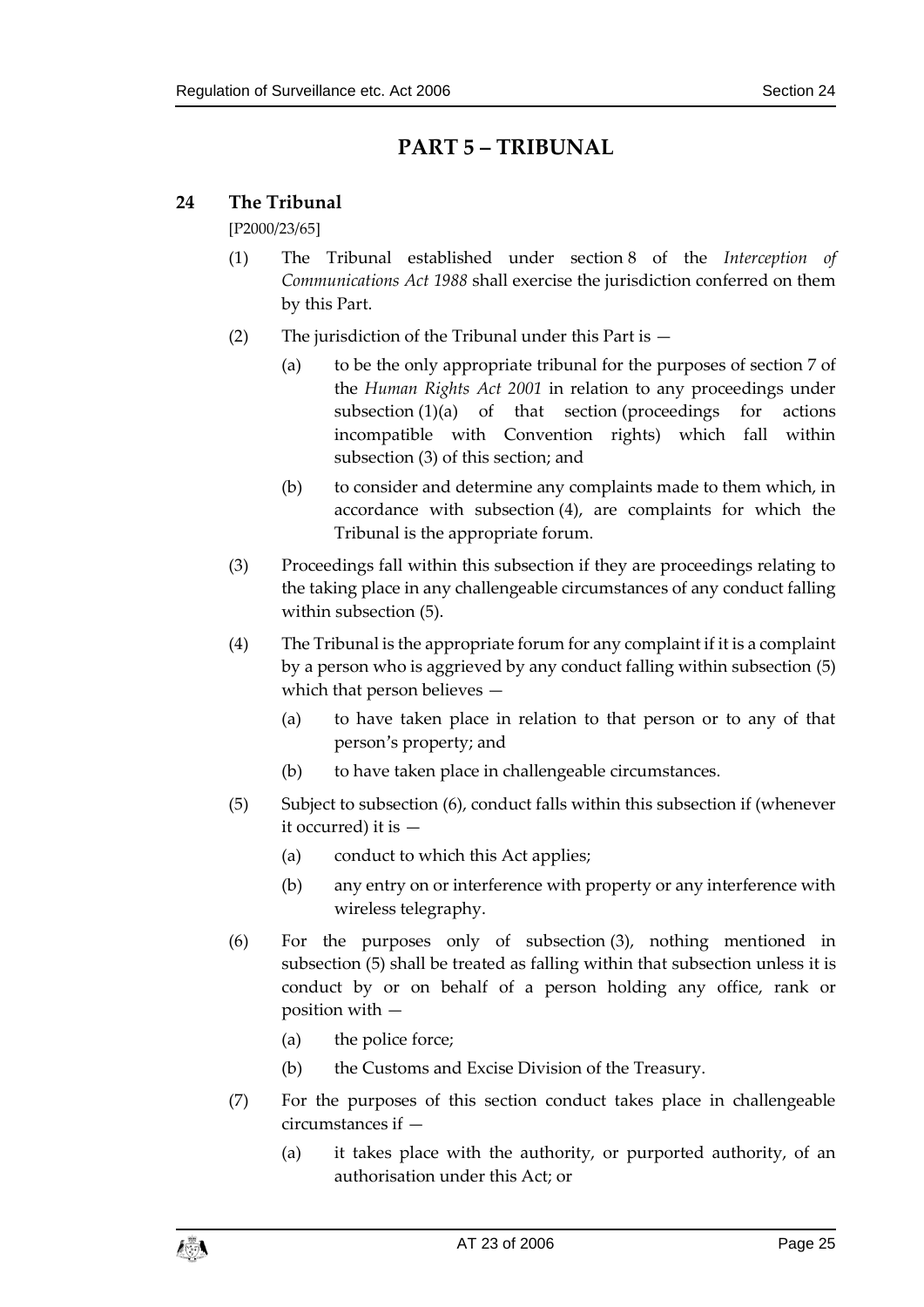(b) the circumstances are such that (whether or not there is such authority) it would not have been appropriate for the conduct to take place without it, or at least without proper consideration having been given to whether such authority should be sought,

but conduct does not take place in challengeable circumstances to the extent that it is authorised by, or takes place with the permission of, any court, Deemster, High Bailiff or Justice of the Peace.

### <span id="page-25-0"></span>**25 Exercise of the Tribunal's jurisdiction**

[P2000/23/67]

- (1) Subject to subsections (4) and (5), it shall be the duty of the Tribunal
	- (a) to hear and determine any proceedings brought before them by virtue of section 24(2)(a); and
	- (b) to consider and determine any complaint made to them by virtue of section  $24(2)(b)$ .
- (2) Where the Tribunal hear any proceedings by virtue of section 24(2)(a), they shall apply the same principles for making their determination in those proceedings as would be applied by a court on an application for judicial review.
- (3) Where the Tribunal consider a complaint made to them by virtue of section  $24(2)(b)$ , it shall be the duty of the Tribunal  $-$ 
	- (a) to investigate whether the persons against whom any allegations are made in the complaint have engaged in relation to —
		- (i) the complainant; or
		- (ii) any of the complainant's property;

in any conduct falling within section 24(5);

- (b) to investigate the authority (if any) for any conduct falling within section 24(5) which they find has been so engaged in; and
- (c) in relation to the Tribunal's findings from their investigations, to determine the complaint by applying the same principles as would be applied by a court on an application for judicial review.
- (4) The Tribunal shall not be under any duty to hear, consider or determine any proceedings or complaint if it appears to them that the bringing of the proceedings or the making of the complaint is frivolous or vexatious.
- (5) Except where the Tribunal, having regard to all the circumstances, are satisfied that it is equitable to do so, they shall not consider or determine any complaint made by virtue of section 24(2)(b) if it is made more than one year after the taking place of the conduct to which it relates.
- (6) Subject to any provision made by rules under section 27, where any proceedings or complaints have been brought before the Tribunal, they

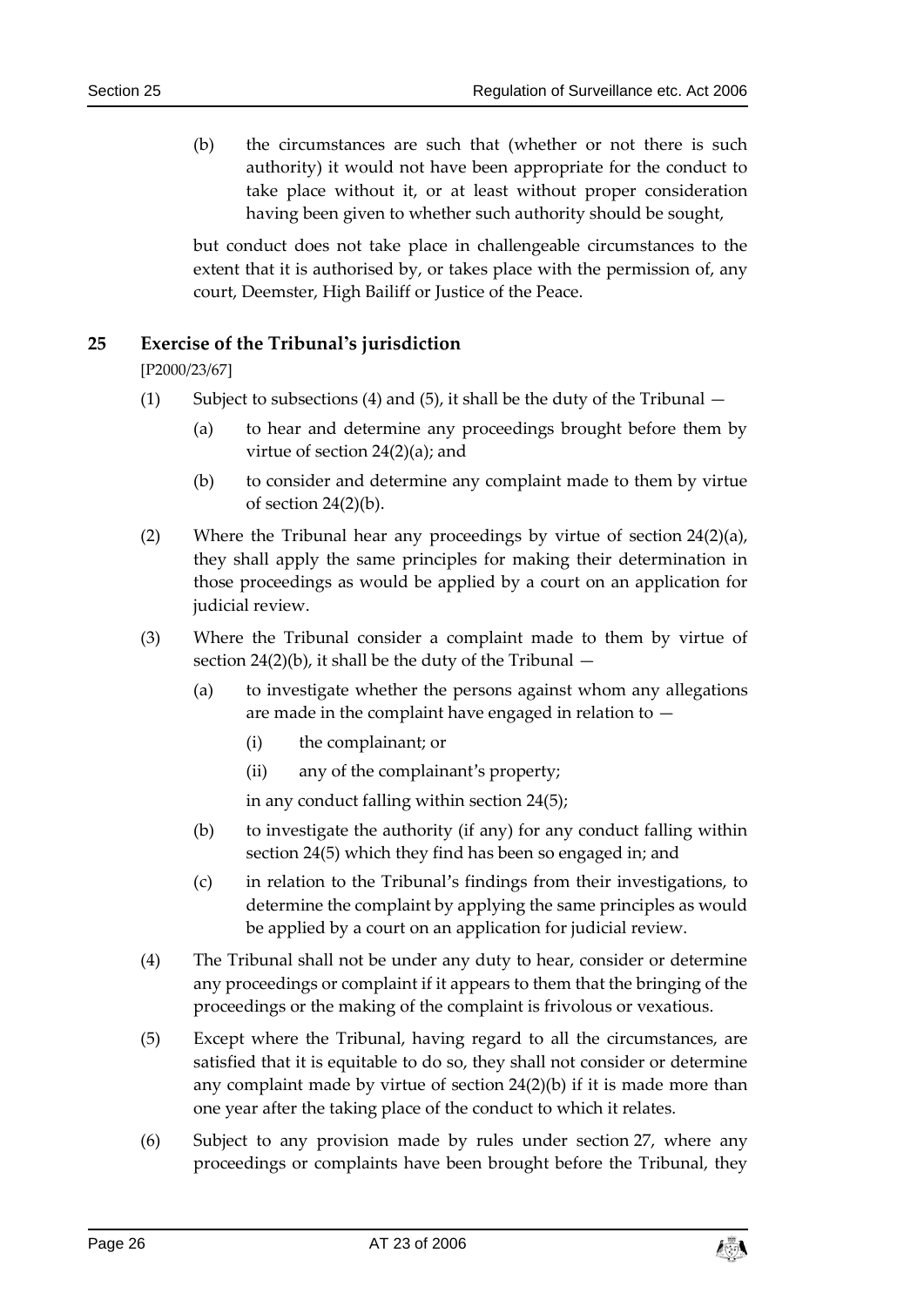shall have power to make such interim orders, pending their final determination, as they think fit.

- (7) Subject to any provision made by rules under section 27, the Tribunal on determining any proceedings or complaint shall have power to make any such award of compensation or other order as they think fit; and, without prejudice to the power to make rules under section 27(2)(f), the other orders that may be made by the Tribunal include —
	- (a) an order quashing or cancelling an authorisation; and
	- (b) an order requiring the destruction of any records of information which —
		- (i) has been obtained in exercise of any power conferred by an authorisation; or
		- (ii) is held by any public authority in relation to any person.
- (8) Determinations, awards, orders and other decisions of the Tribunal (including decisions as to whether they have jurisdiction) are subject to appeal to the High Court and to judicial review by petition of doleance.**<sup>3</sup>**

### <span id="page-26-0"></span>**26 Tribunal procedure**

[P2000/23/68]

- (1) Subject to any rules made under section 27, the Tribunal shall be entitled to determine their own procedure in relation to any proceedings brought before, or complaint made to, them.
- (2) The Tribunal shall have power
	- (a) in connection with the investigation of any matter, or
	- (b) otherwise for the purposes of the Tribunal's consideration or determination of any matter,

to require the Commissioner to provide the Tribunal with all such assistance (including the Commissioner's opinion as to any issue falling to be determined by the Tribunal) as the Tribunal think fit.

- (3) Where the Tribunal hear or consider any proceedings or complaint relating to any matter, they shall secure that the Commissioner —
	- (a) is aware that the matter is the subject of proceedings brought before, or complaint made to, the Tribunal; and
	- (b) is kept informed of any determination, award, order or other decision made by the Tribunal with respect to that matter.
- (4) Where the Tribunal determine any proceedings brought before, or complaint made to, them, they shall give notice to the complainant which (subject to any rules made by virtue of section  $27(2)(g)$ ) shall be confined, as the case may be, to either —
	- (a) a statement that they have made a determination in favour of the complainant; or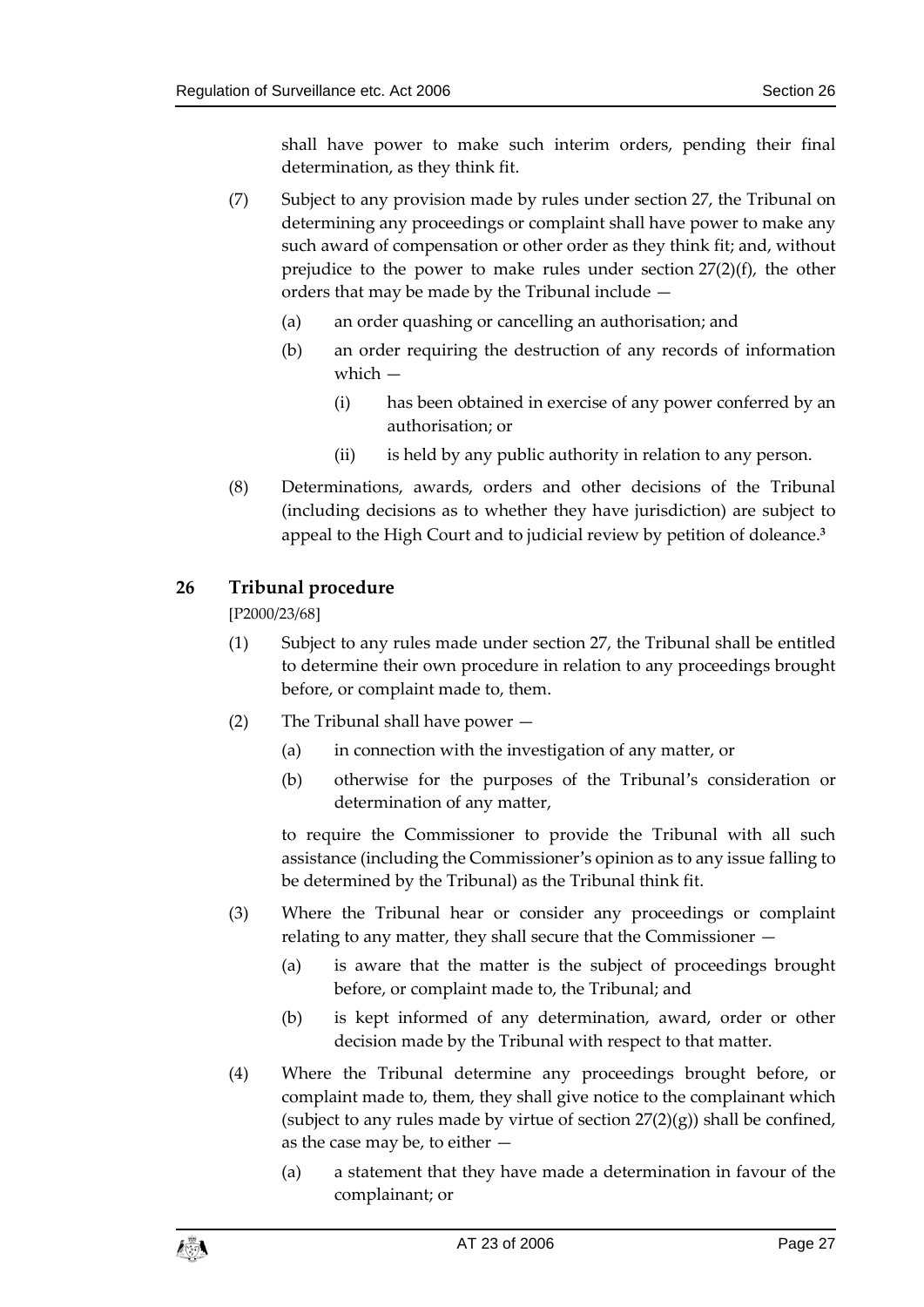- (b) a statement that no determination has been made in favour of the complainant.
- (5) It shall be the duty of the persons specified in subsection (6) to disclose or provide to the Tribunal all such documents and information as the Tribunal may require for the purpose of enabling them to exercise or perform any jurisdiction, power or duty conferred or imposed on them by or under this Act.
- (6) Those persons are
	- (a) every person holding office under the Crown;
	- (b) every person employed by or for the purposes of the police force or the Isle of Man Customs and Excise Service;
	- (c) every person by whom, or on whose application, there has been granted or given any authorisation under this Act;
	- (d) every person who holds or has held any office, rank or position with the same public authority as a person falling within paragraph (c);
	- (e) every person who has engaged in any conduct with the authority of an authorisation under this Act; and
	- (f) every person who holds or has held any office, rank or position with a public authority for whose benefit any such authorisation has been or may be given.

### <span id="page-27-0"></span>**27 Tribunal rules**

[P2000/23/69]

- (1) The Department may make rules regulating
	- (a) the exercise by the Tribunal of the jurisdiction conferred on them by or under section 24; and
	- (b) any matters preliminary or incidental to, or arising out of, the hearing or consideration of any proceedings brought before or made to the Tribunal.
- (2) Without prejudice to the generality of subsection (1), rules under this section may —
	- (a) prescribe the form and manner in which proceedings or complaints are to be brought before the Tribunal;
	- (b) require persons bringing proceedings or making complaints to take such preliminary steps, and to make such disclosures, as may be specified in the rules for the purpose of facilitating a determination of whether the bringing of the proceedings or the making of the complaint is frivolous or vexatious;
	- (c) make provision about the determination of any question as to whether a person by whom any proceedings have been brought

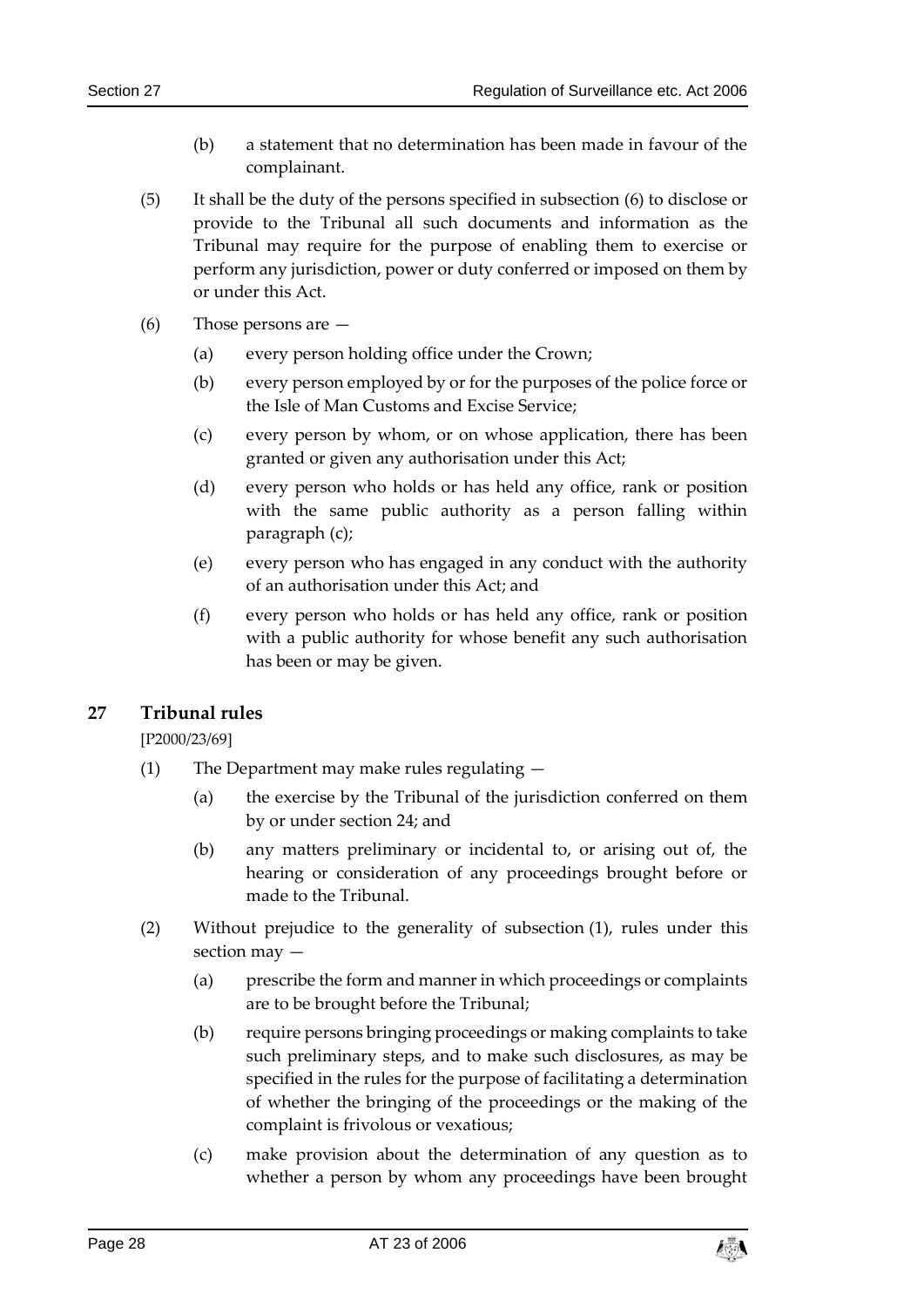before the Tribunal or any complaint has been made to the Tribunal is a person with a right to bring those proceedings or make that complaint;

- (d) prescribe the forms of hearing or consideration to be adopted by the Tribunal in relation to particular proceedings or complaint;
- (e) prescribe the practice and procedure to be followed on, or in connection with, the hearing or consideration of any proceedings or complaint (including, where applicable, the mode and burden of proof and the admissibility of evidence);
- (f) prescribe orders that may be made by the Tribunal under section 25(6) or (7);
- (g) require information about any determination, award, order or other decision made by the Tribunal in relation to any proceedings or complaint to be provided (in addition to any statement under section 26(4)) to the person who brought the proceedings or made the complaint, or to that person's interests representative.
- (3) Rules under this section in relation to the hearing or consideration of any matter by the Tribunal may provide —
	- (a) for a person who has brought any proceedings before the Tribunal or made any complaint to have the right to be legally represented;
	- (b) for the manner in which the interests of a person who has brought any proceedings before or made any complaint to the Tribunal are otherwise to be represented;
	- (c) for the appointment in accordance with the rules, by such person as may be determined in accordance with the rules, of a person to represent those interests in the case of any proceedings or complaint.
- (4) Rules under this section may also include provision
	- (a) enabling powers or duties of the Tribunal that relate to matters preliminary or incidental to the hearing or consideration of any proceedings or complaint to be exercised or performed by a single member of the Tribunal; and
	- (b) conferring on the Tribunal such ancillary powers as the Department thinks necessary for the purposes of, or in connection with, the exercise of the Tribunal's jurisdiction, or the exercise or performance of any power or duty conferred or imposed on them.
- (5) In making rules under this section the Department shall have regard, in particular, to —
	- (a) the need to secure that matters which are the subject of proceedings or complaints brought before the Tribunal are properly heard and considered; and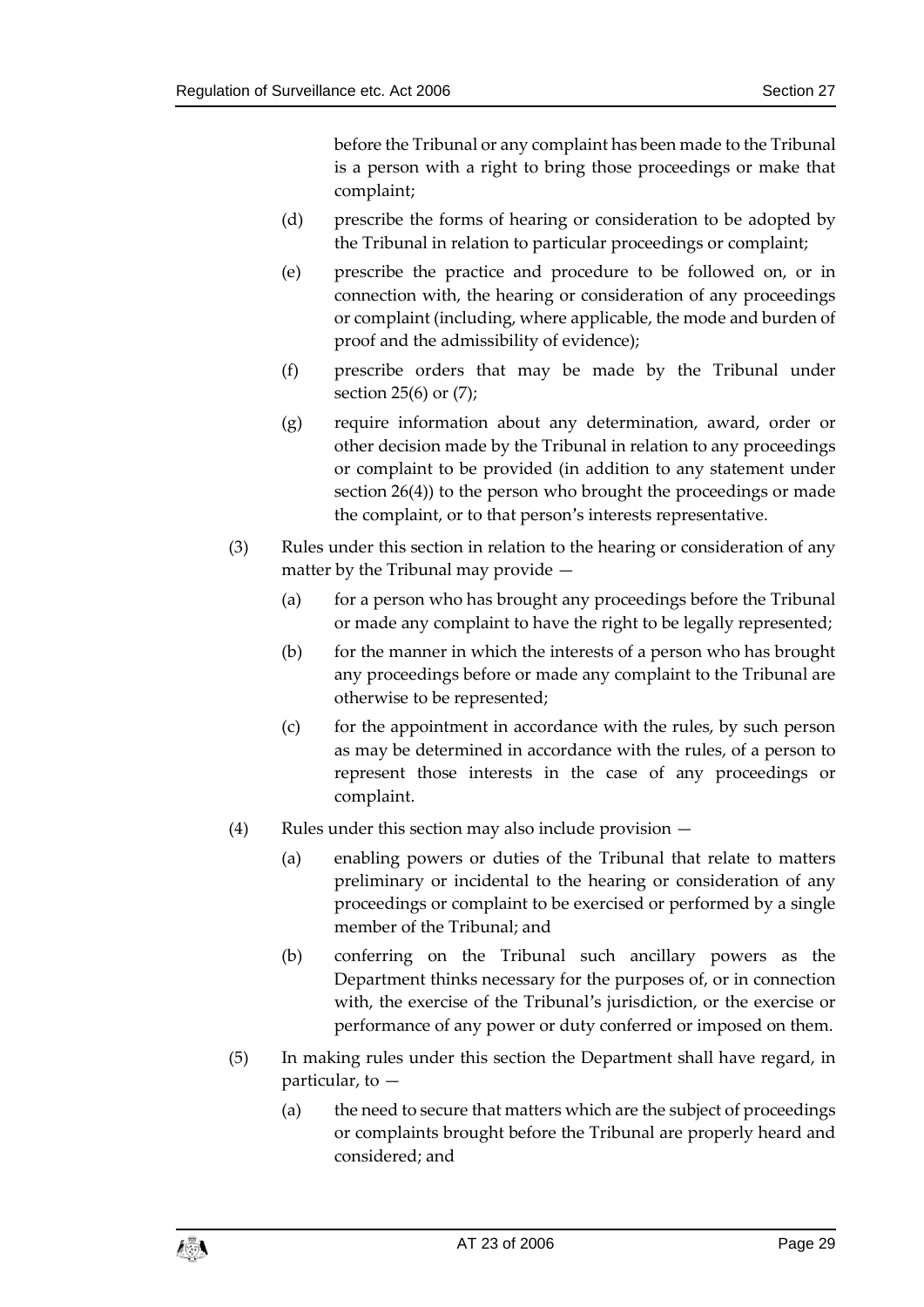- (b) the need to secure that information is not disclosed to an extent, or in a manner, that is contrary to the public interest or prejudicial to national security, the prevention or detection of serious crime or the economic well being of the Island.
- (6) Rules under this section may make provision by the application, with or without modification, of the provision from time to time contained in specified rules of court.
- (7) Rules under this section shall be laid before Tynwald as soon as practicable after they are made, and if Tynwald at the sitting at which the rules are laid or at the next following sitting resolves that they shall be annulled, they shall cease to have effect.

### **PART 6 – SUPPLEMENTAL PROVISIONS**

### <span id="page-29-1"></span><span id="page-29-0"></span>**28 Appointment of Commissioner and additional functions**

[P2000/23/62]

- (1) The Department shall appoint a fit and proper person to carry out the functions of Surveillance Commissioner (in this Act referred to as "**the Commissioner**").
- (2) The Commissioner shall hold office in accordance with the terms of appointment, and there shall be paid to the Commissioner out of money provided by Tynwald such allowances as the Department with the consent of the Treasury may direct.
- (3) As soon as practicable after the end of each year, the Commissioner shall make a report to the Department with respect to the carrying out of the Commissioner's functions under this Act.
- (4) A copy of every annual report under subsection (3) shall be laid before Tynwald, and every such copy shall include a statement as to whether any matter has been excluded from it in pursuance of subsection (5).
- (5) If it appears to the Department, after consultation with the Commissioner, that the publication of any matter in an annual report under subsection (4) would be prejudicial to national security or to the prevention or detection of crime, the Department may exclude that matter from the copy of the report as laid before Tynwald.
- (6) Without prejudice to subsection (5), an annual report shall be a summary or collection of information framed in such a way as not to enable the identity of any person who is or has been the subject of surveillance under this Act to be ascertained.
- (7) Subject to subsections (5) and (6), the Department may by order specify information that must or must not be included in an annual return.

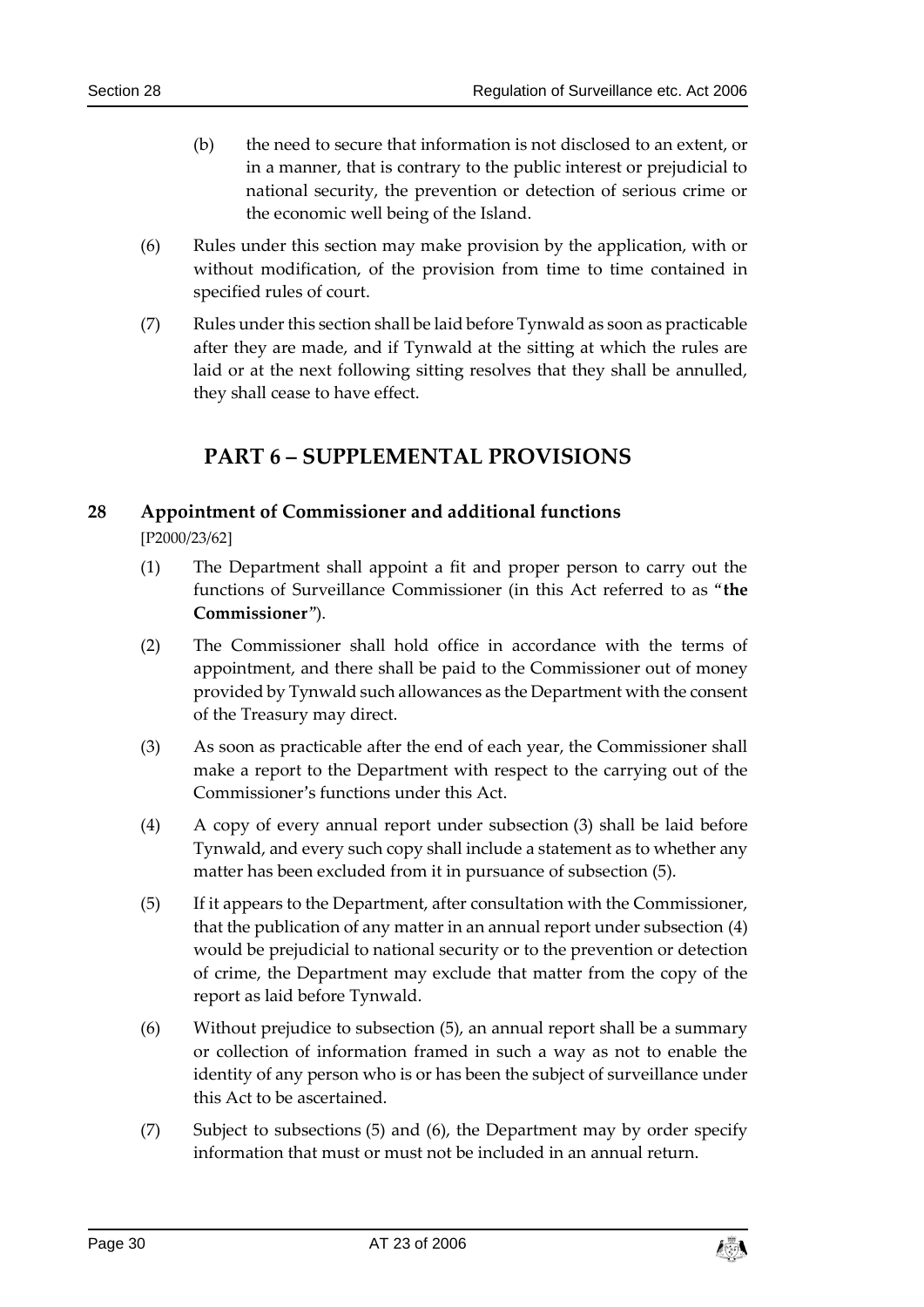- (8) An order under subsection (7) shall not come into operation unless it is approved by Tynwald.
- (9) The Commissioner shall keep under review (so far as they are not required to be kept under review by the Interception of Communications Commissioner) the exercise and performance, by the persons on whom they are conferred or imposed, of the powers and duties conferred or imposed by or under this Act.
- (10) It is not by virtue of subsection (9) the function of the Commissioner to keep under review —
	- (a) the exercise of any power of the Department to make, amend or revoke any public document under this Act; or
	- (b) the exercise of any jurisdiction or power of a Deemster or the Tribunal under this Act.

### <span id="page-30-0"></span>**29 Issue and revision of codes of practice**

[P2000/23/71]

- (1) The Department shall issue one or more codes of practice relating to the exercise and performance of the powers and duties mentioned in subsection (2).
- (2) Those powers and duties are those (excluding any power to make subordinate legislation) that are conferred or imposed otherwise than on the Commissioner or the Deemster by or under this Act.
- (3) Before issuing a code of practice under subsection (1), the Department shall —
	- (a) prepare and publish a draft of that code; and
	- (b) consider any representations made to it about the draft;

and the Department may incorporate in the code finally issued any modifications made by it to the draft after its publication.

- (4) A code of practice issued by the Department under this section shall not be brought into force except in accordance with an order made by the Department.
- (5) An order under subsection (4) may contain such transitional provisions and savings as appear to the Department to be necessary or expedient in connection with the bringing into force of the code brought into force by that order.
- (6) The Department may from time to time  $-$ 
	- (a) revise the whole or any part of a code issued under this section; and
	- (b) issue the revised code.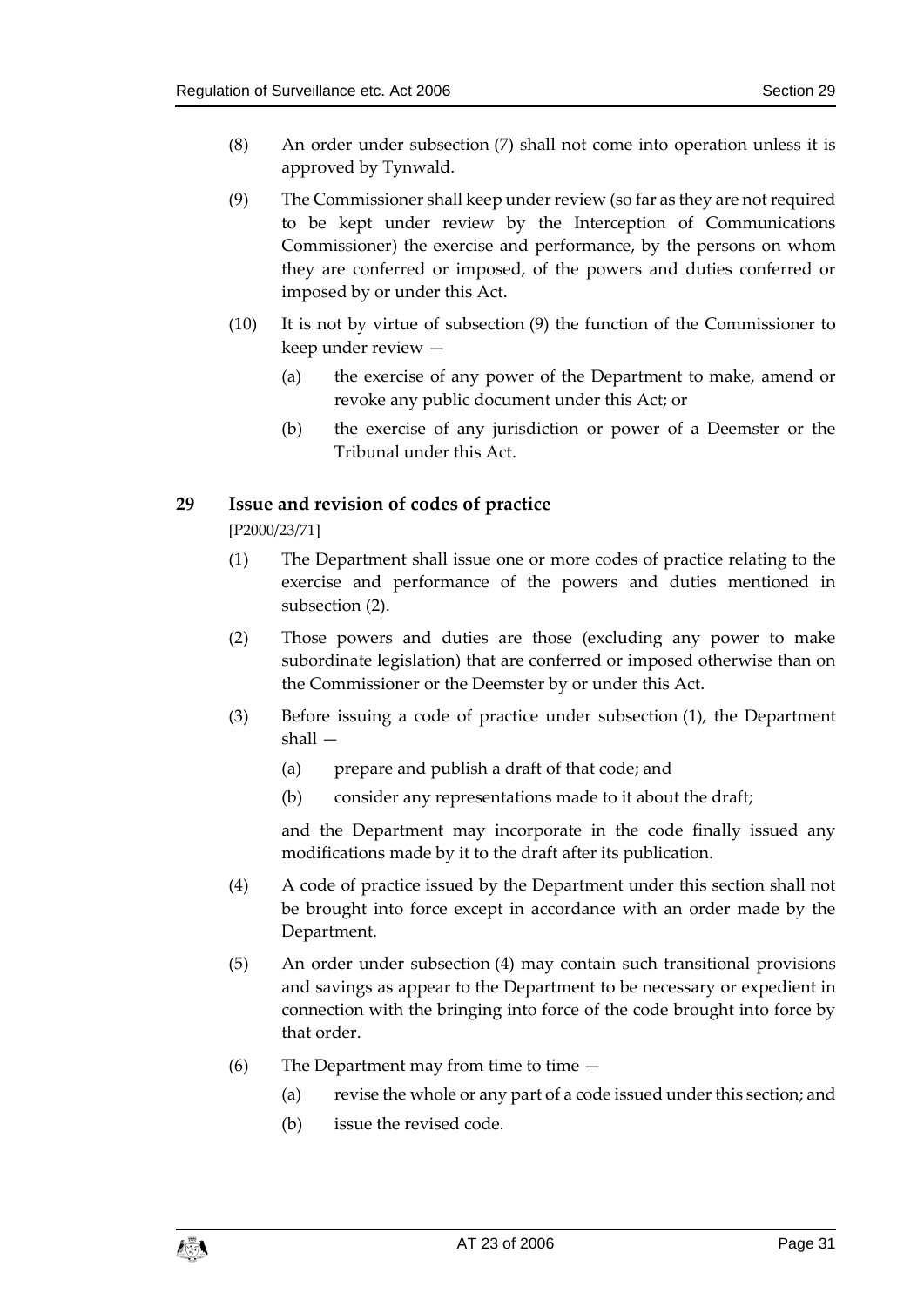- (7) Subsections (3) to (5) shall apply (with appropriate modifications) in relation to the issue of any revised code under this section as they apply in relation to the first issue of such a code.
- (8) An order under this section shall not come into operation unless it is approved by Tynwald.

### <span id="page-31-0"></span>**30 Effect of codes of practice**

[P2000/23/72]

- (1) A person exercising or performing any power or duty in relation to which provision may be made by a code of practice under section 29 shall, in doing so, have regard to the provisions (so far as they are applicable) of every code of practice for the time being in force under that section.
- (2) A failure on the part of a person to comply with any provision of a code of practice for the time being in force under section 29 shall not of itself render that person liable to any criminal or civil proceedings.
- (3) A failure to comply with a code of practice shall be treated as a disciplinary matter and is subject to disciplinary proceedings in accordance with the procedures that apply to the police or, as the case requires, the officers of the relevant authority.
- (4) The Commissioner may investigate the circumstances of any case in which there has been, or the Commissioner believes may have been, a failure on the part of a person to comply with a code of practice.
- (5) Section 23(1) shall apply in respect of the Commissioner's functions under subsection (4) as it applies in respect of the Commissioners functions under sections 18 to 20.
- (6) On completion of an investigation under subsection (4) the Commissioner shall report his findings to —
	- (a) in the case of a failure by a constable, the Chief Constable;
	- (b) in the case of a failure by an officer of customs and excise, the Collector of Customs and Excise; or
	- (c) in the case of a failure by a person who is an officer of a relevant public authority that has been prescribed under section 15(1), that authority.
- (7) A code of practice in force at any time under section 29 shall be admissible in evidence in any criminal or civil proceedings.
- (8) If any provision of a code of practice issued or revised under section 29 appears to —
	- (a) the court or tribunal conducting any civil or criminal proceedings,
	- (b) the Tribunal, or
	- (c) the Commissioner or the Deemster when carrying out any functions under this Act,

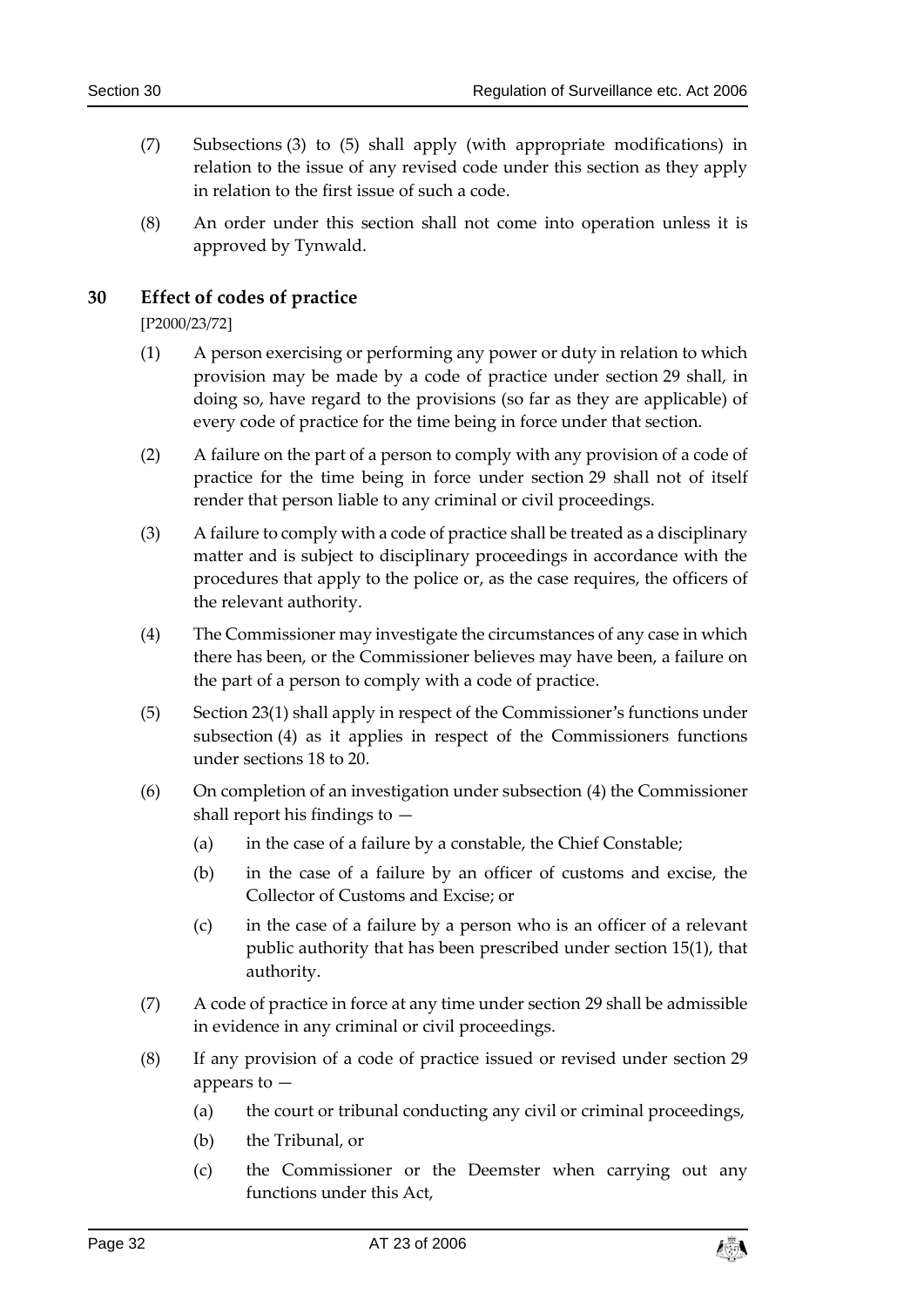to be relevant to any question arising in the proceedings, or in connection with the exercise of that jurisdiction or the carrying out of those functions, in relation to a time when it was in force, that provision of the code shall be taken into account in determining that question.

### <span id="page-32-0"></span>**31 Power to extend or modify authorisation provisions**

[P2000/23/47]

- (1) The Department may by order do one or both of the following
	- (a) apply this Act, with such modifications as it thinks fit, to any such surveillance that is neither directed nor intrusive as may be described in the order;
	- (b) provide for any description of directed surveillance to be treated for the purposes of this Act as intrusive surveillance.
- (2) An order under this section shall be laid before Tynwald as soon as practicable after it is made, and if Tynwald at the sitting at which the order is laid or at the next following sitting fails to approve it, the order shall cease to have effect.

#### <span id="page-32-1"></span>**32 Savings**

[P2000/23/80]

- (1) Nothing in any of the provisions of this Act by virtue of which conduct of any description is or may be authorised by any authorisation, or by virtue of which information may be obtained in any manner, shall be construed —
	- (a) as making it unlawful to engage in any conduct of that description which is not otherwise unlawful under this Act and would not be unlawful apart from this Act;
	- (b) as otherwise requiring
		- (i) the issue, grant or giving of such an authorisation, or
		- (ii) the taking of any step for or towards obtaining the authority of such an authorisation,

before any such conduct of that description is engaged in; or

- (c) as prejudicing any power to obtain information by any means not involving conduct that may be authorised under this Act.
- (2) For the avoidance of doubt it is declared that nothing in this Act affects any power conferred on the Post Office by or under any enactment to open, detain or delay any postal packet or to deliver any such packet to a person other than the person to whom it is addressed.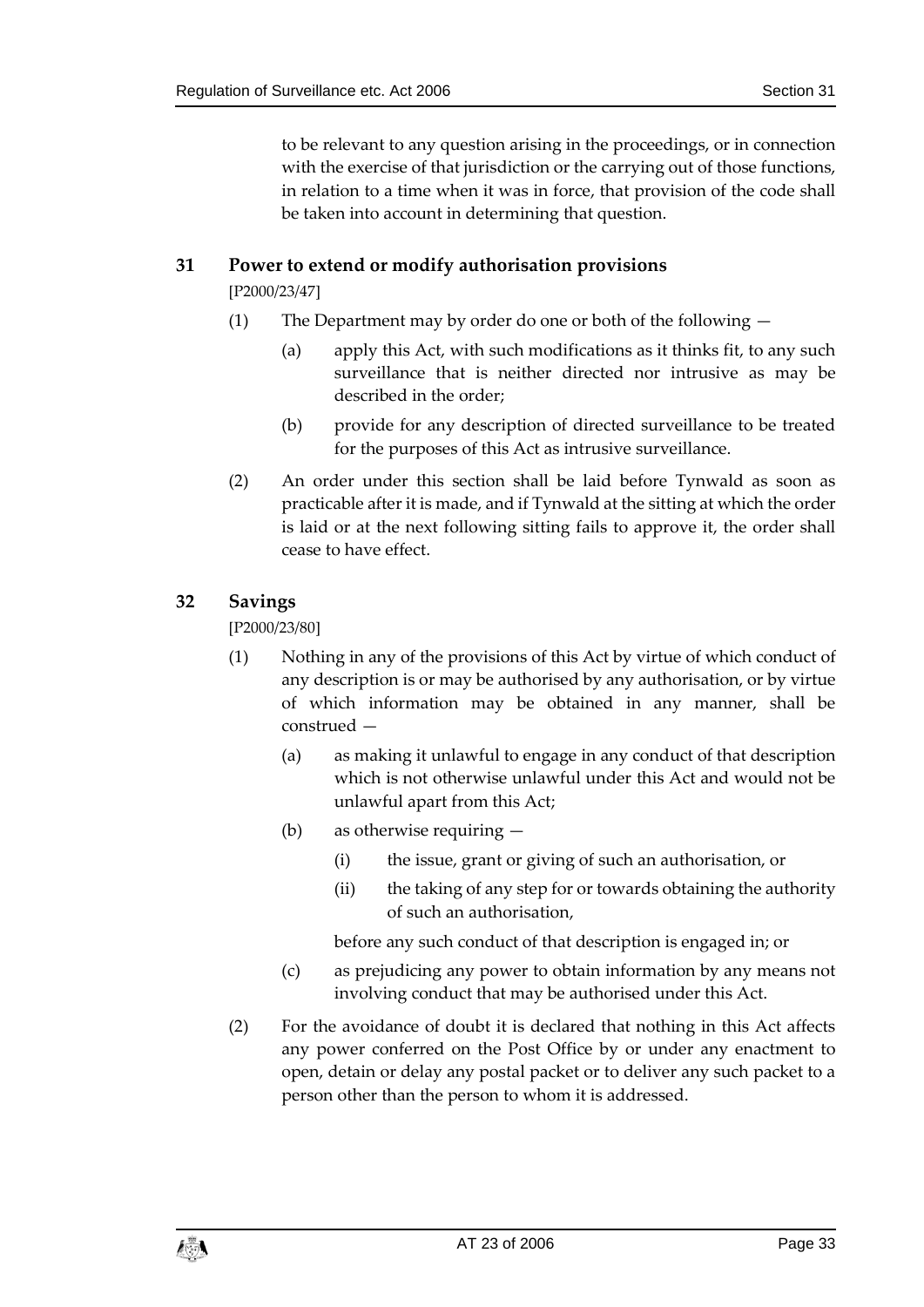#### <span id="page-33-0"></span>**33 Interpretation**

[P2000/23/48 and 81]

 $(1)$  In this Act —

"**apparatus**" includes any equipment, machinery or device and any wire or cable;

"**civil proceedings**" means any proceedings in or before any court or tribunal that are not criminal proceedings;

"**communication**" includes —

- (a) anything transmitted by means of a postal service;
- (b) anything comprising speech, music, sounds, visual images or data of any description; and
- (c) signals serving either for the impartation of anything between persons, between a person and a thing or between things or for the actuation or control of any apparatus;
- "**covert human intelligence source**" shall be construed in accordance with section 5;
- "**crime**" is conduct which constitutes one or more criminal offences or is, or corresponds to, any conduct which, if it all took place in the Island would constitute one or more criminal offences, and "**criminal**", in relation to any proceedings or prosecution, shall be construed accordingly;
- "**customs officer**" means a person authorised as an officer of customs and excise under the *Customs and Excise Management Act 1986*;
- "**Department**" means the Department of Home Affairs;
- "**directed**" and "directed surveillance" shall be construed in accordance with section 4;
- "**document**" includes a map, plan, design, drawing, picture or other image;
- "intrusive" and "intrusive surveillance", shall be construed in accordance with section 6;
- "**modification**" includes alterations, additions and omissions, and cognate expressions shall be construed accordingly;
- "**postal service**" includes a courier service within the meaning given by section 11(1) of the *Interception of Communications Act 1988*;
- "**premises**" includes any vehicle or moveable structure and any other place whatever, whether or not occupied as land;
- "**private vehicle**" means any vehicle which is used primarily for the private purposes of —
	- (a) the person who owns it; or
	- (b) a person otherwise having the right to use it but not including a person whose right to use the vehicle derives only from having

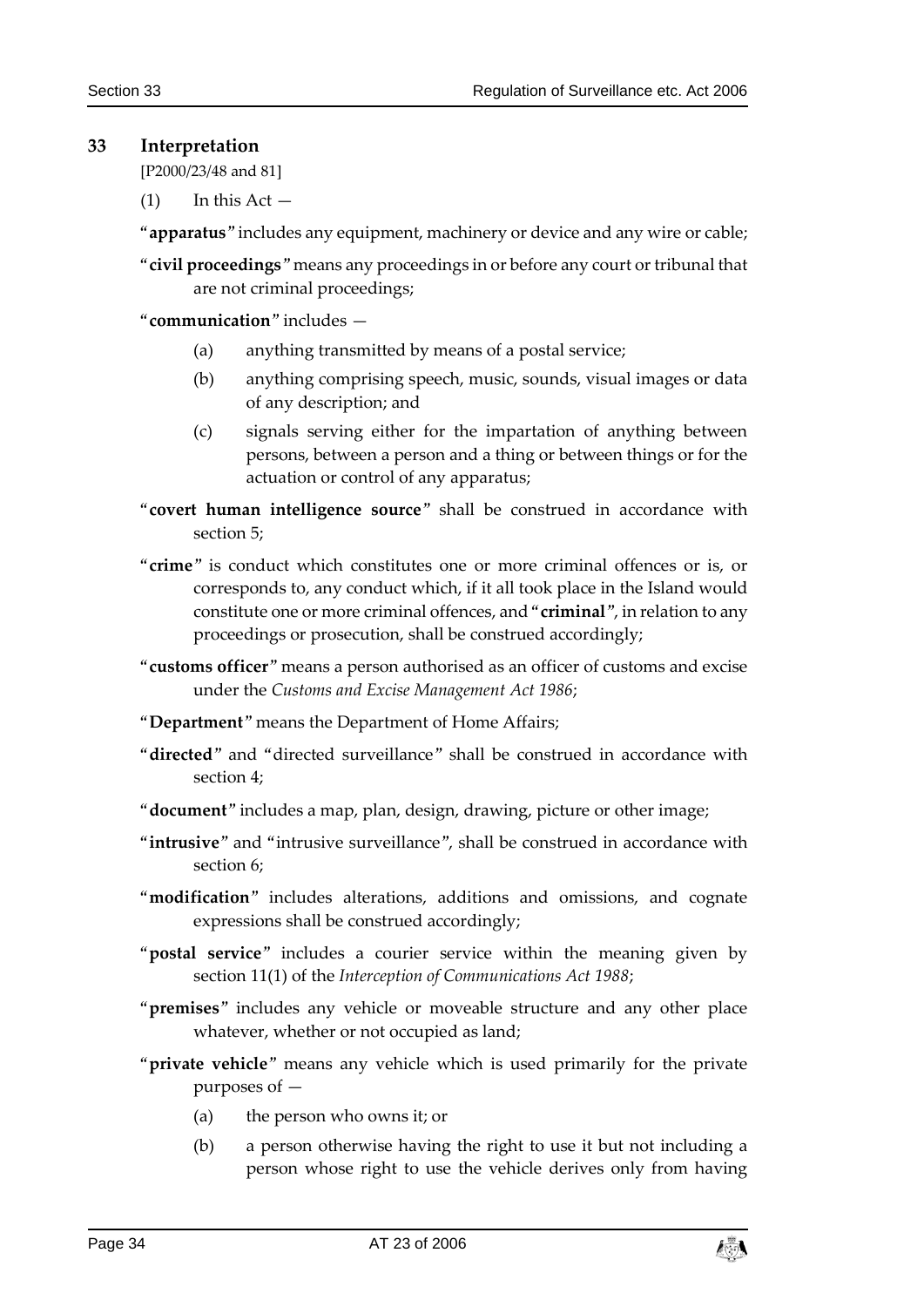paid, or undertaken to pay, for the use of the vehicle and its driver for a particular journey;

- "**public authority**" means any public authority within the meaning of section 6 of the *Human Rights Act 2001* (acts of public authorities) other than a court or tribunal;
- "**residential premises**" means so much of any premises as is for the time being occupied or used by any person, however temporarily, for residential purposes or otherwise as living accommodation (including hotel or prison accommodation that is so occupied or used) but does not include so much of any premises as constitutes any common area to which that person has or is allowed access in connection with the use or occupation of any accommodation;
- "**senior authorising officer**" means a person who by virtue of section 16(1) is a senior authorising officer for the purposes of that section;
- "**surveillance**" shall be construed in accordance with section 3(1) to (6);
- "**surveillance device**" means any apparatus designed or adapted for use in surveillance;
- "**the Tribunal**" has the meaning given by section 24;
- "**vehicle**" includes any vessel, aircraft or hovercraft;
- "**wireless telegraphy**" has the same meaning as in the Wireless Telegraphy Act 1949 (an Act of Parliament) (as that Act has effect in the Island) and, in relation to wireless telegraphy, "interfere" has the same meaning as in that Act.
- (2) References in this Act to an individual holding an office or position with a public authority include references to any member, official or employee of that authority.
- (3) For the purposes of this Act the activities of a covert human intelligence source which are to be taken as activities for the benefit of a particular public authority include any conduct as such a source which is in response to inducements or requests made by or on behalf of that authority.
- (4) In this Act, references to serious crime are references to crime that satisfies either of the following tests —
	- (a) that the offence or one of the offences that is or would be constituted by the conduct is an offence for which a person who has attained the age of twenty-one and has no previous convictions could reasonably be expected to be sentenced to custody for a term of 3 years or more; or
	- (b) that the conduct involves the use of violence, results in substantial financial gain or is conduct by a large number of persons in pursuit of a common purpose.
- (5) For the purposes of this Act detecting crime shall be taken to include —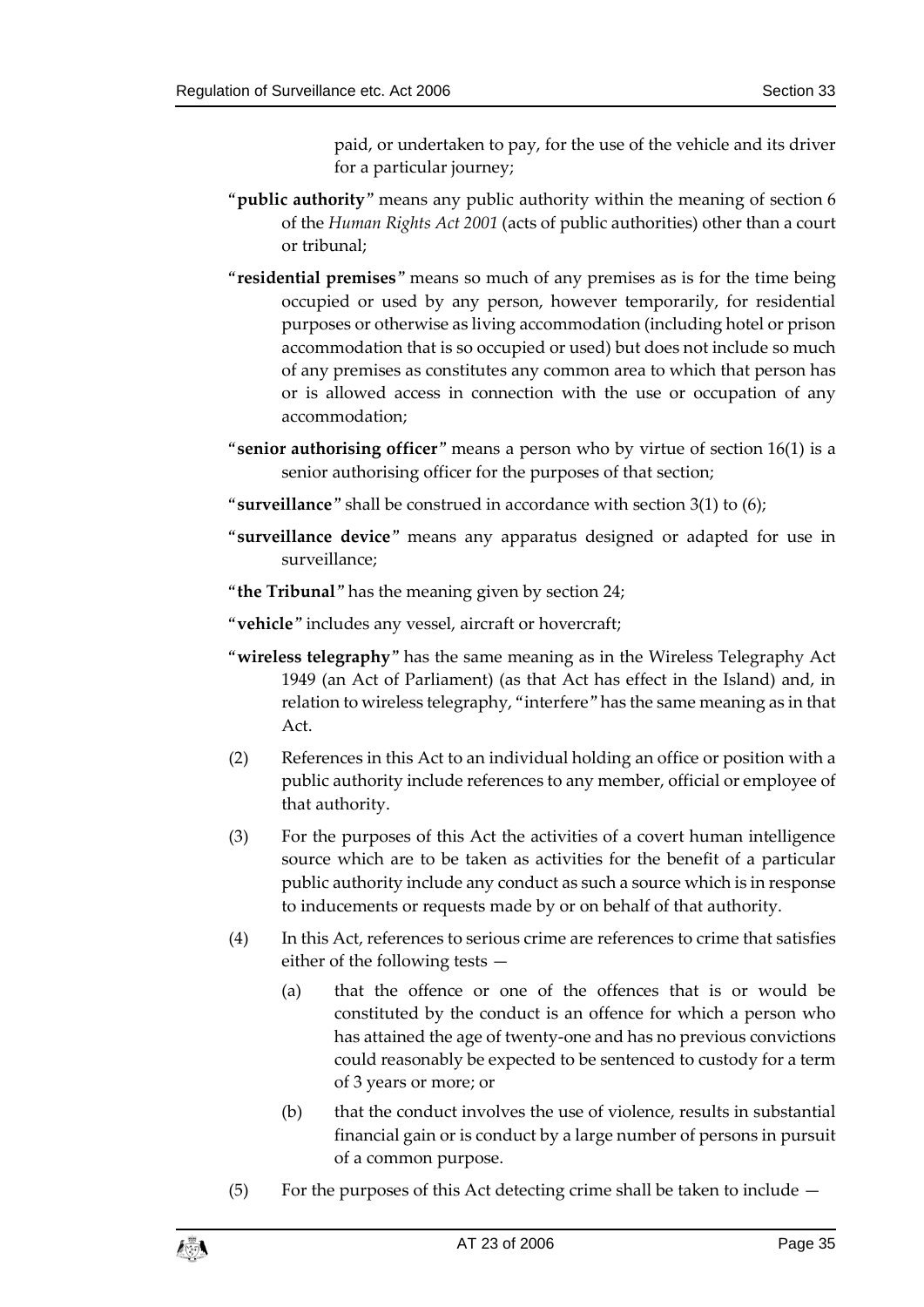- (a) establishing by whom, for what purpose, by what means and generally in what circumstances any crime was committed; and
- (b) the apprehension of the person by whom any crime was committed;

and any reference in this Act to preventing or detecting serious crime shall be construed accordingly.

#### <span id="page-35-0"></span>**34 Expenses**

There shall be paid out of money provided by Tynwald any expenses of the Department under or attributable to this Act.

#### <span id="page-35-1"></span>**35 Short title and commencement**

- (1) This Act may be cited as the Regulation of Surveillance, etc. Act 2006.
- (2) This Act shall come into force on such day as the Department may by order appoint and different days may be so appointed for different provisions and for different purposes.**4**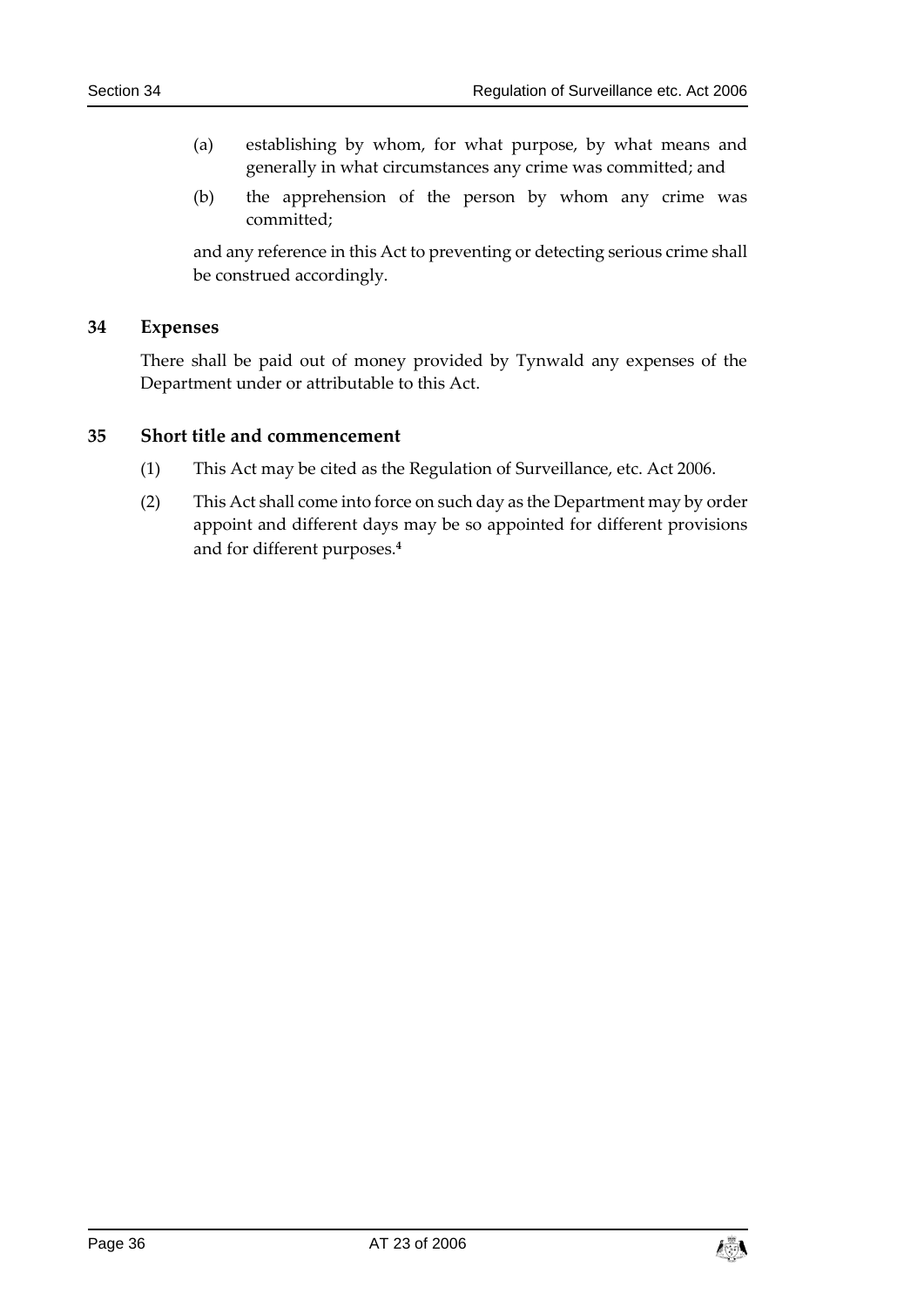### **SCHEDULE**<sup>5</sup>

### **PUBLIC AUTHORITIES**

Section 15(3)

- <span id="page-36-1"></span><span id="page-36-0"></span>(1) The Assessor of Income Tax.
- (2) A Department.
- (3) The Isle of Man Constabulary (within the meaning of section 3 of the *Police Act 1993*).
- (4) The Isle of Man Financial Services Authority.
- (5) The Isle of Man Office of Fair Trading.